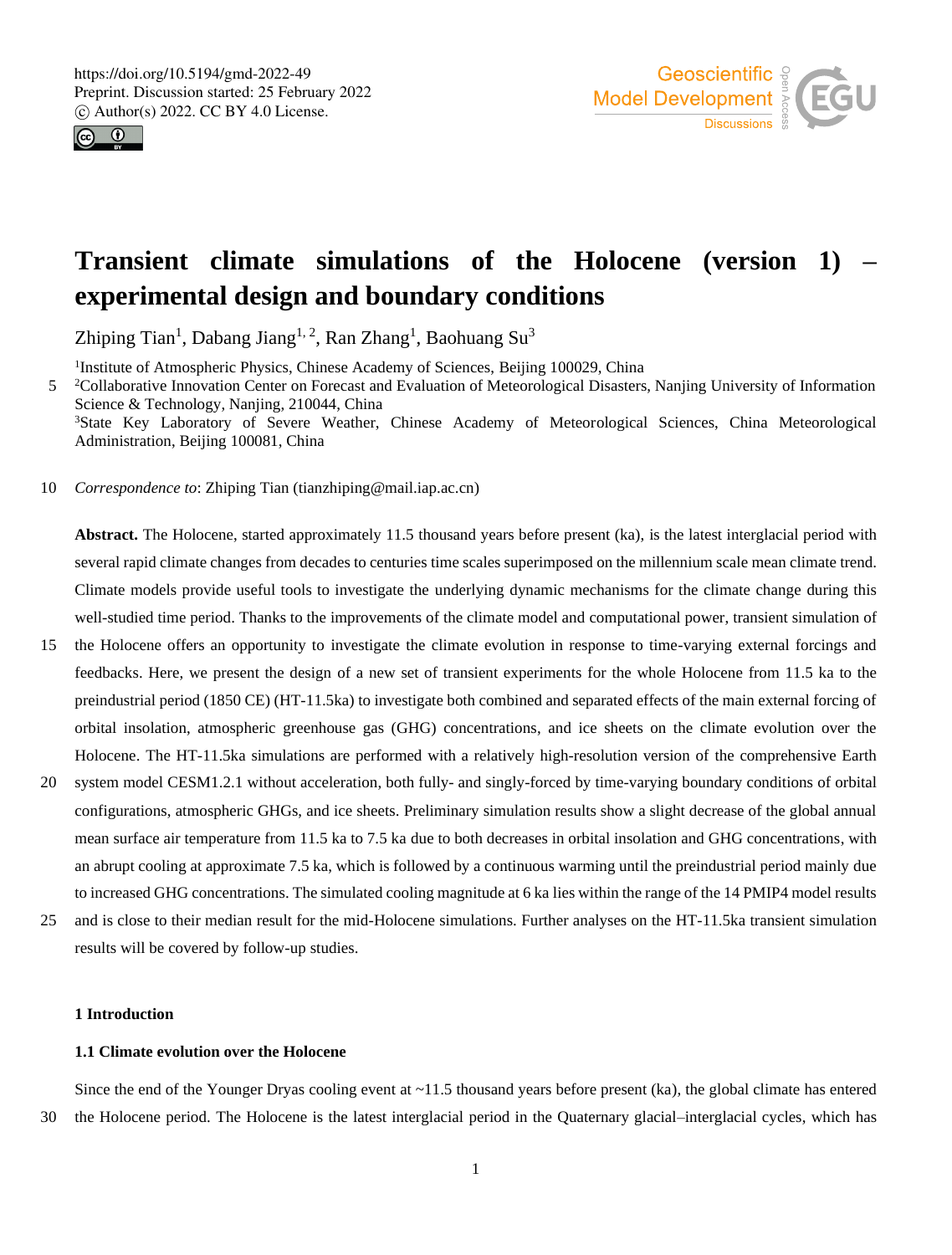



experienced strong global environmental changes mainly due to the retreat of continental ice sheets, changes in atmospheric greenhouse gas (GHG) concentrations, and variations in the seasonal insolation associated with changes in the Earth's orbital parameters and solar variability (Mayewski et al., 2004). Although previous attempts to subdivide the Holocene still remain inconclusive, the Holocene can roughly be divided into three periods (Nesje and Dahl, 1993): the early Holocene with a high

35 boreal summer insolation and a large remnant ice sheet in North America, the Holocene Hypsithermal with a continuing high boreal summer insolation but a small remnant North American ice sheet, and the late Holocene Neoglacial with a declining boreal summer insolation (Wanner and Ritz, 2011; Wanner et al., 2011; Walker et al., 2012). The early Holocene, approximately spanning from 11.5 to 9 ka, represents the last transition from full glacial to interglacial

conditions, which is characterized by a warming trend in the Northern Hemisphere, mainly in the mid- and high-latitudes, as

- 40 revealed from numerous reconstructions (Hoelzmann et al., 2004; Shakun et al., 2012). Although with differences in magnitude, the early Holocene warming was consistently indicated from ice cores in Greenland (Grootes et al., 1993; Vinther et al., 2008) and the Canadian High Arctic (Koerner and Fisher, 1990), lake sediments in western and northern Europe (Brooks and Birks, 2000; Brooks et al., 2012; Birks, 2015), speleothems in China (Yuan et al., 2004; Wang et al., 2005), and marine sediments in the North Atlantic (Bond et al., 1993; Kandiano et al., 2004; Hald et al., 2007). In tropical regions, the change in precipitation
- 45 was more prominent during the early Holocene, among which the African Humid Period is one typical example (Gasse, 2001; Hoelzmann et al., 2004). Proxy-based evidence also shows a humidity climate during this transition period from lake sediments in the Arabian Sea and the Bay of Bengal in coincidence with the stronger Asian southwest monsoon (Gupta et al., 2003; Staubwasser, 2006) and from the marine sediment off the Venezuelan coast in the northern South America in relation to the southward migration of the Intertropical Convergence Zone (Haug et al., 2001), which was suggested to be fundamentally
- 50 affected by precession (e.g., Renssen et al., 2004). In contrast, a drier climate was inferred from the paleoenvironmental and archaeological evidence in the central and southern South America (Maslin and Burns, 2000; Seltzer et al., 2000; Núñez et al., 2002). In addition, reconstructions from a variety of archives have shown that the westerlies-dominated North Asia was markedly drier than today during the early Holocene, whereas the monsoon-influenced East Asia was substantially wetter but with asynchronous peak of precipitation in Northeast, Northwest, and North China (An et al., 2000; Chen et al., 2008, 2019;

55 Zhang et al., 2011).

The Holocene Hypsithermal, covering from about 9 ka to 5–6 ka, generally refers to the interval of warmth associated with the peak Holocene temperature, which is also called the mid-Holocene, the Holocene Thermal Maximum, the Holocene Climatic Optimum, Altithermal or Megathermal (Deevey and Flint, 1957; Wanner et al., 2008; Ljungqvist, 2011). The timing and spatial pattern of this period in different regions have long attracted the attention of researchers. For example, the Holocene

60 megathermal period was defined as 8.5–3.0 ka in China by Shi et al. (1994) according to multiple evidence from pollen, ice core, paleo-lake, and paleosol data. Relative to the preindustrial period, the reconstructed Holocene maximum temperature appeared during 10–8 ka in the North Atlantic and the adjacent polar regions, between early and middle Holocene at the northern mid- and high-latitudes, during 7–5 ka in northern Europe and northwestern North America, suggesting that these local warm periods were very likely not globally synchronous (Jansen et al., 2007). Based on 140 sites across the Western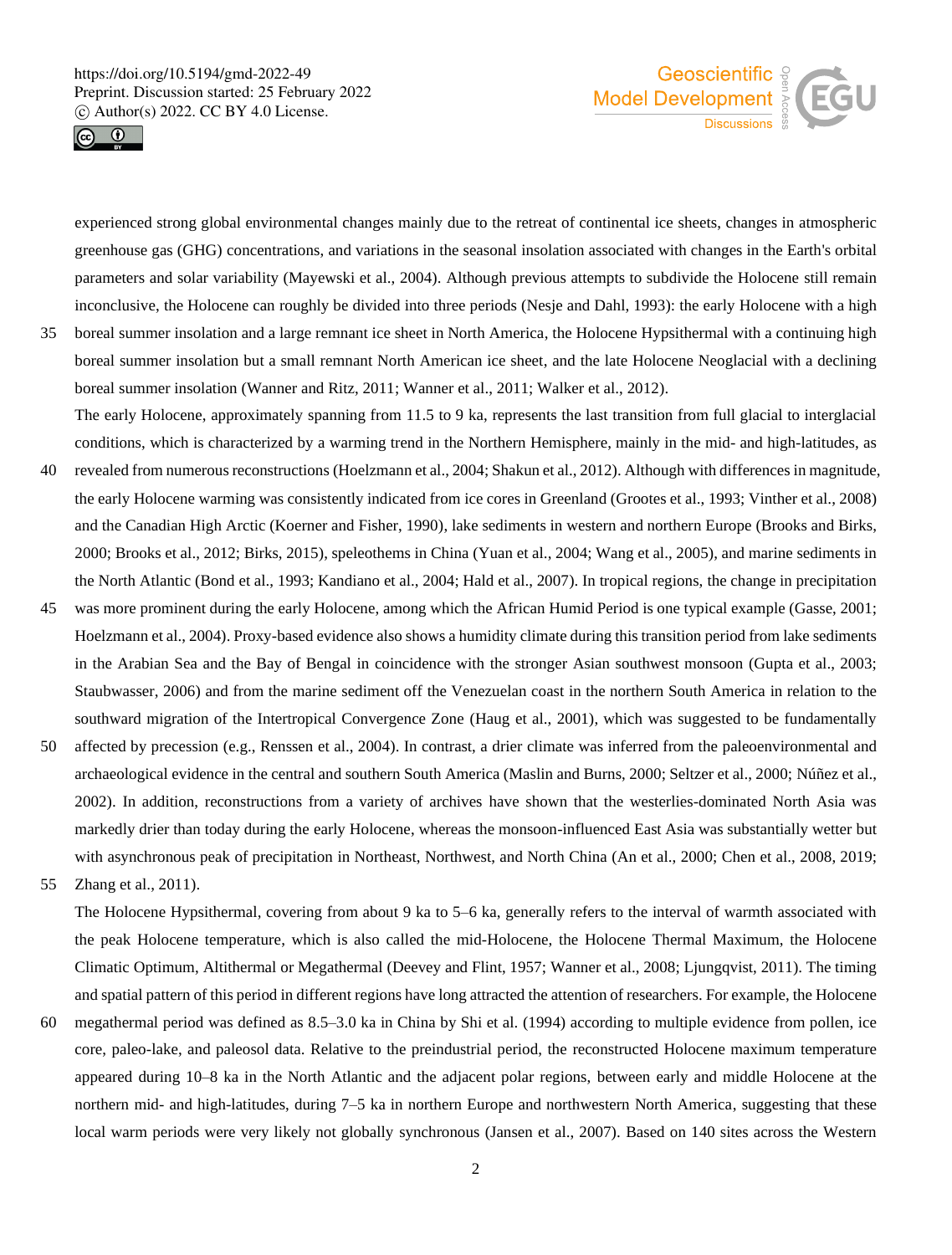



- 65 Hemisphere of the Arctic, the Holocene Thermal Maximum was indicated to be time-transgressive with an earlier start and end in western Arctic and a later start and end in the eastern part, especially in the southeastern part, due to the effect of the Laurentide ice sheet melting (Kaufman et al., 2004). Different from the Northern Hemisphere, the southern mid- and highlatitudes experienced a declining of temperature during the middle and late Holocene following the early Holocene warming period (Shevenell et al., 2011). Concerning the moisture conditions, paleoenvironmental data from lake level, vegetation and 70 isotope records, and aeolian deposits consistently showed that the midcontinental extra-tropics were wetter with cooler
- summers than today during the mid-Holocene (Harrison et al., 2015). The late Holocene Neoglacial or Neoglaciation, lasting from about 5–6 ka to preindustrial period, is featured by an obvious increase in the number of glacial advances worldwide mainly due to decreasing solar forcing in the boreal summer (Solomina et al., 2015). The global mean surface temperature during this period displayed a consistent cooling trend as indicated from
- 75 multi-proxy-based reconstructions from 11 selected temperature time series (Wanner et al., 2008), 37 terrestrial and 23 marine temperature records (Ljungqvist, 2011), 73 globally distributed temperature records (Marcott et al., 2013), and a global compilation of temperature time series from 679 sites (Kaufman et al., 2020a, b) and 1302 records (Zhang et al., 2022). This late Holocene cooling trend was suggested to be mainly due to the influence of orbital forcing together with the melting ice sheet in North America. However, as pointed out by Wanner (2021), most of those studies are mainly based on marine records
- 80 which have seasonal (mostly summer) biases in many cases, and boreal winter season, when solar insolation was increasing in the tropics and Southern Hemisphere, is only weakly represented by proxies. In fact, after removing the seasonal bias in the marine record located in the tropical western Pacific, the annual mean sea surface temperature was steadily increasing since about 12 ka (Bova et al., 2021). The late Holocene warming trend was further supported by simulations (e.g., Liu et al., 2014; Liu et al., 2018) and by several reconstructions from subfossil pollen at 642 sites across North America and Europe (Marsicek
- 85 et al., 2018) and from two stalagmites records in the southern Ural Mountains over western continental Eurasia during the winter season (Baker et al., 2017), which was mainly attributed to rising atmospheric GHGs and winter insolation. Therefore, it still remains inconclusive on whether the late Holocene was cooler or warmer. To reconcile this so called "Holocene temperature conundrum", further efforts should be taken to the improvements both in simulations, by including solar irradiance forcing, land-use changes, dust effects, and stratospheric chemistry and dynamics, and in reconstructions with higher spatial
- 90 and temporal resolutions, a balanced distribution between marine and terrestrial and between the Northern and Southern Hemisphere data, and the representing proxies from both summer and winter seasons (Wanner, 2021; Zhang et al., 2022), as well as in the model–data assimilation approaches (Osman et al., 2021).

Superimposed on the millennium scale mean climate trend during the above Holocene periods are several rapid cooling events on the time scales from decades to centuries (Wanner et al., 2011; Walker et al., 2012). Based on ~50 globally distributed

95 paleoclimate records, six periods of significant rapid climate changes were identified during 9–8 ka, 6–5 ka, 4.2–3.8 ka, 3.5– 2.5 ka, 1.2–1.0 ka, and 0.6–0.15 ka by Mayewski et al. (2004), which generally cover the rapid cold events occurring at about 8.2 ka, 5.5 ka, 4.2 ka, 2.8 ka, 1.4 ka, and 0.4 ka ("Little Ice Age") according to studies of ice rafted debris in the North Atlantic (Bond et al., 1997; Moros et al., 2004). Most of those events are characterized by cooling at northern mid- and high-latitudes,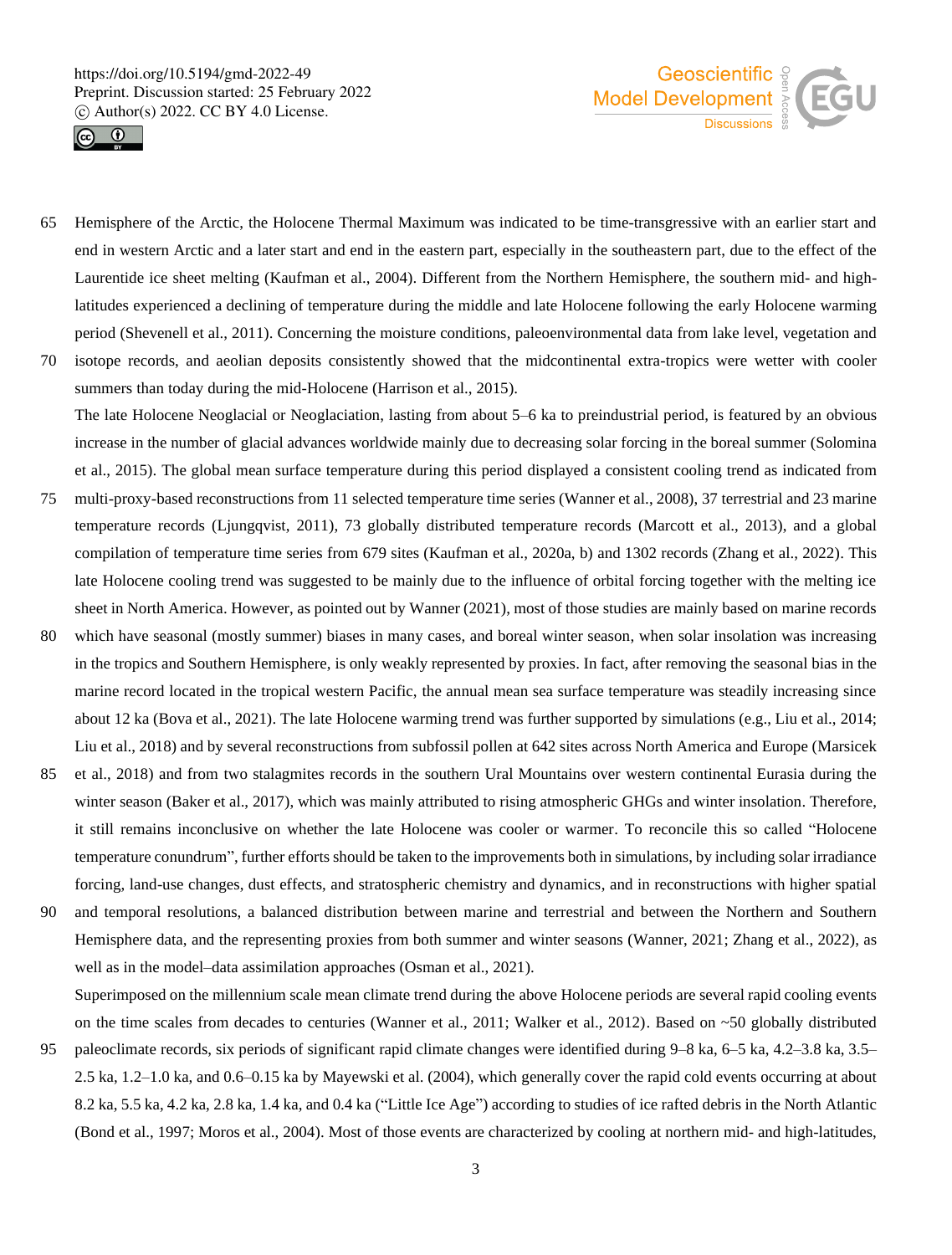



aridity at low-latitude monsoon regions, and major atmospheric circulation changes (Mayewski et al., 2004). The cold events 100 during the early Holocene before 8.2 ka were generally inferred to relate to the freshwater outbreak caused by ice melting in the North Atlantic, while those during the mid- and late Holocene may mainly associate with the solar variability superimposed on long-term changes in insolation; explosive volcanic eruptions and fluctuations of the thermohaline circulation may also play important roles (Mayewski et al., 2004; Magny et al., 2007; Wanner et al., 2011).

## **1.2 Transient modelling of the Holocene**

- 105 Transient modelling of the Holocene offers an opportunity to examine the climate evolution in response to time-varying external forcings and feedbacks. Combined with proxy data, it is the most useful tool to comprehensively understand the causes for past complex and interrelating climate processes. Since the 1990s, the Paleoclimate Modelling Intercomparison Project (PMIP) has served to coordinate paleoclimate simulations and model–data comparisons (Joussaume and Taylor, 1995; Braconnot et al., 2007; Taylor et al., 2012), and it now enters its fourth phase (PMIP4; Kageyama et al., 2018) contributing to
- 110 the current sixth phase of the Coupled Model Intercomparison Project (CMIP6; Eyring et al., 2016) and the Intergovernmental Panel on Climate Change (IPCC) Sixth Assessment Report (IPCC, 2021). The major focuses in PMIP4 include not only equilibrium (or time-slice) simulations to investigate the impact of changes mainly in orbital forcing, e.g., during the mid-Holocene (6 ka), but also transient simulations of the last deglaciation from 21 to 9 ka with time-varying orbital forcing, GHGs, ice sheets, and other geographical changes (Ivanovic et al., 2016) and of the Holocene from 6 to 0 ka with temporal changes 115 in orbital forcing and GHGs (Otto-Bliesner et al., 2017).

Up to now, numerous transient simulations covering the Holocene have been carried out using global climate models with different complexities. For example, FOAM, a fully coupled global atmosphere–ocean general circulation model with a low resolution of  $4^{\circ} \times 7.5^{\circ}$  (latitude  $\times$  longitude), was used to run a transient simulation for the past 280 ka to examine the evolutionary response of global monsoons to orbital forcing, which is accelerated by a factor of 100 (Kutzbach et al., 2008).

- 120 FAMOUS (Smith et al., 2008), a low-resolution ( $5^\circ \times 7.5^\circ$ ) version of the HadCM3 (Gordon et al., 2000) coupled model, was used to conduct a number of accelerated transient experiments (by a factor of 10) with single and full forcings of orbital parameters, GHGs, and ice sheets for the last 120 ka to investigate the physical climate of the atmosphere and ocean through the last glacial cycle (Smith and Gregory, 2012). A set of transient simulations of the last deglaciation for the past 26 ka was performed with a low resolution ( $\sim$ 3.75 $\degree$  × 3.75 $\degree$ ) Earth system model MPI-ESM1.2 to explore differences in climate response
- 125 to different underlying ice-sheet reconstructions and methods of meltwater distribution (Kapsch et al., 2020) as suggested within the PMIP4 deglaciation protocol (Ivanovic et al., 2016). The Transient Climate Evolution of the past 21 ka (TraCE-21ka; He, 2011), run with the low-resolution ( $\sim 3.75^{\circ} \times 3.75^{\circ}$ ) National Center for Atmospheric Research (NCAR) Community Climate System Model version 3 (CCSM3), is widely used for examining the climate evolution since the last glacial maximum at global and regional scales (e.g., Liu et al., 2014; Liu et al., 2021; Wu et al., 2021). A fully coupled atmosphere–ocean–sea
- 130 ice model ECBilt-CLIO, with a horizontal resolution of  $\sim$  5.6°  $\times$  5.5°, was also used for transient simulations of the last deglaciation (last 21 ka) to investigate the effect of using accelerated (by a factor of 10) boundary conditions and of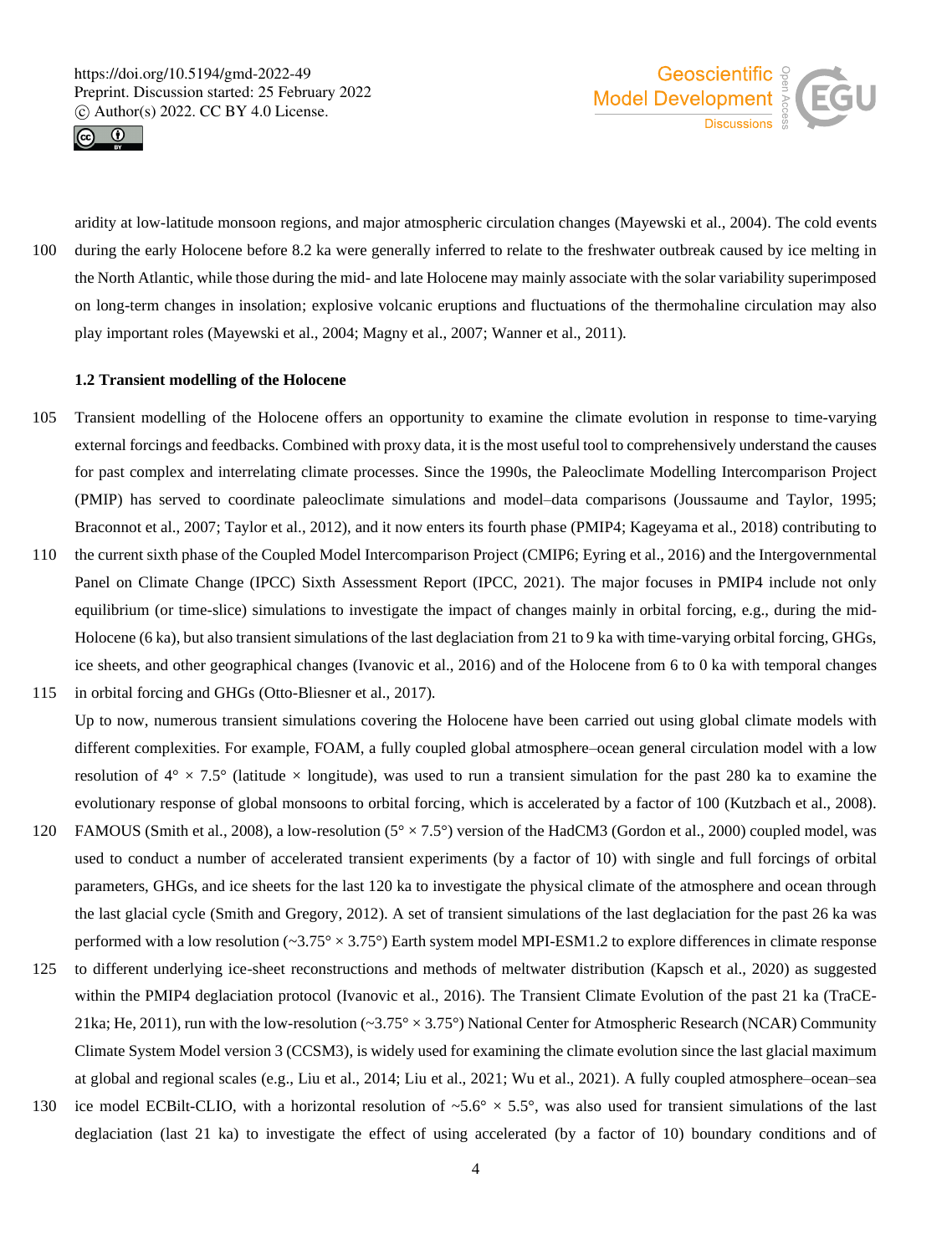



uncertainties in the initial state (Timm and Timmermann, 2007); additionally coupled with a vegetation model, ECBilt-CLIO-VECODE3 was performed to investigate the global characterization of the Holocene thermal maximum for the last 9 ka (Renssen et al., 2012); a later developed version LOVECLIM, additionally coupled with carbon cycle and terrestrial ice sheets

- 135 (Goosse et al., 2010), was employed to examine the effects of melting ice sheets and orbital forcing on the early Holocene (11.5–7 ka) warming (Zhang et al., 2016) and the obliquity and  $CO<sub>2</sub>$  effects on southern climate during the past 408 ka with an acceleration factor of 5 (Timmermann et al., 2014). The three Holocene transient simulations performed with the LOVECLIM, CCSM3, and FAMOUS were compared to explore the Holocene temperature trends in the extratropical Northern Hemisphere and the spatial contrasts of the Holocene hydroclimate trend between North and East Asia (Zhang et al., 2018,
- 140 2020).

More concentrate on the Holocene, NNU-Hol (Nanjing Normal University-Holocene) transient simulations for the past 12 ka, run with an acceleration factor of 10 with the low-resolution ( $\sim 3.75^\circ \times 3.75^\circ$ ) Community Earth System Model (CESM) version 1.0.3 (CESM1.0.3), successfully reconciled the temperature conundrum with a cooling trend during 5–0.15 ka by considering the volcanic forcing (Wan et al., 2020); they also showed an increase trend of the northern mid-latitude

- 145 precipitation during 7–0 ka in response to the orbital forcing, which is consistent with the reconstructions although the trend is concentrated in marine areas (Sun et al., 2020). A transient simulation of the last 8 ka performed with the high-resolution  $(1.875^\circ \times 1.875^\circ)$  MPI-ESM1.2, additionally forced by solar variability and volcanic forcing, further revealed that both a global warming and cooling modes coexisted during the Holocene, with the former mode dominating in the mid-Holocene and the latter taking over in the late Holocene, and thus shed light on the Holocene temperature conundrum (Bader et al., 2020). The
- 150 MPI-ESM1.2 Holocene transient simulation also captured the global vegetation transitions and the time-transgressive end of the African humid period as revealed in proxy data, with an earlier end of the African humid period in the north/east than in the south/west due to the regionally varying dynamical controls on precipitation (Dallmeyer et al., 2020, 2021). A transient climate simulation of the past 9.5 ka, conducted with a low resolution  $(\sim 3.75^{\circ} \times 3.75^{\circ})$  atmosphere–ocean–sea ice coupled model KCM with an acceleration factor of 10, exhibited a wave train spatial pattern and diverging trends of summer
- 155 precipitation across the Asian monsoon region in response to the orbital forcing (Jin et al., 2014). Two versions of the IPSL model, i.e., the low-resolution (1.875° × 3.75°) version of IPSLCM5A-LR and modified and medium-resolution (1.25° × 2.5°) of IPSLCM5A-MR with a new hydrological model, a prognostic snow model, and a dynamical vegetation module, were used to run the transient simulations of the last 6 ka, indicating that different model versions and experimental setups have a larger impact on the mean state of climate, e.g., the drying trend of the Indian and West African summer monsoon rainfall, than on
- 160 the associated interannual-to-decadal variability and the vegetation–climate interactions (Braconnot et al., 2019a, b; Crétat et al., 2020). In addition, the four Holocene transient simulations run with MPI-ESM1.2, two versions of the IPSL model, and AWI-ESM2 (1.875° × 1.875°; Sidorenko et al., 2019) were compared to support the orbital forcing of ENSO amplitude since the mid-Holocene (Carré et al., 2021) and highlight the importance of the application of calendar transformation in the analysis of climate simulations when we do multi-model comparisons (Shi et al., 2021).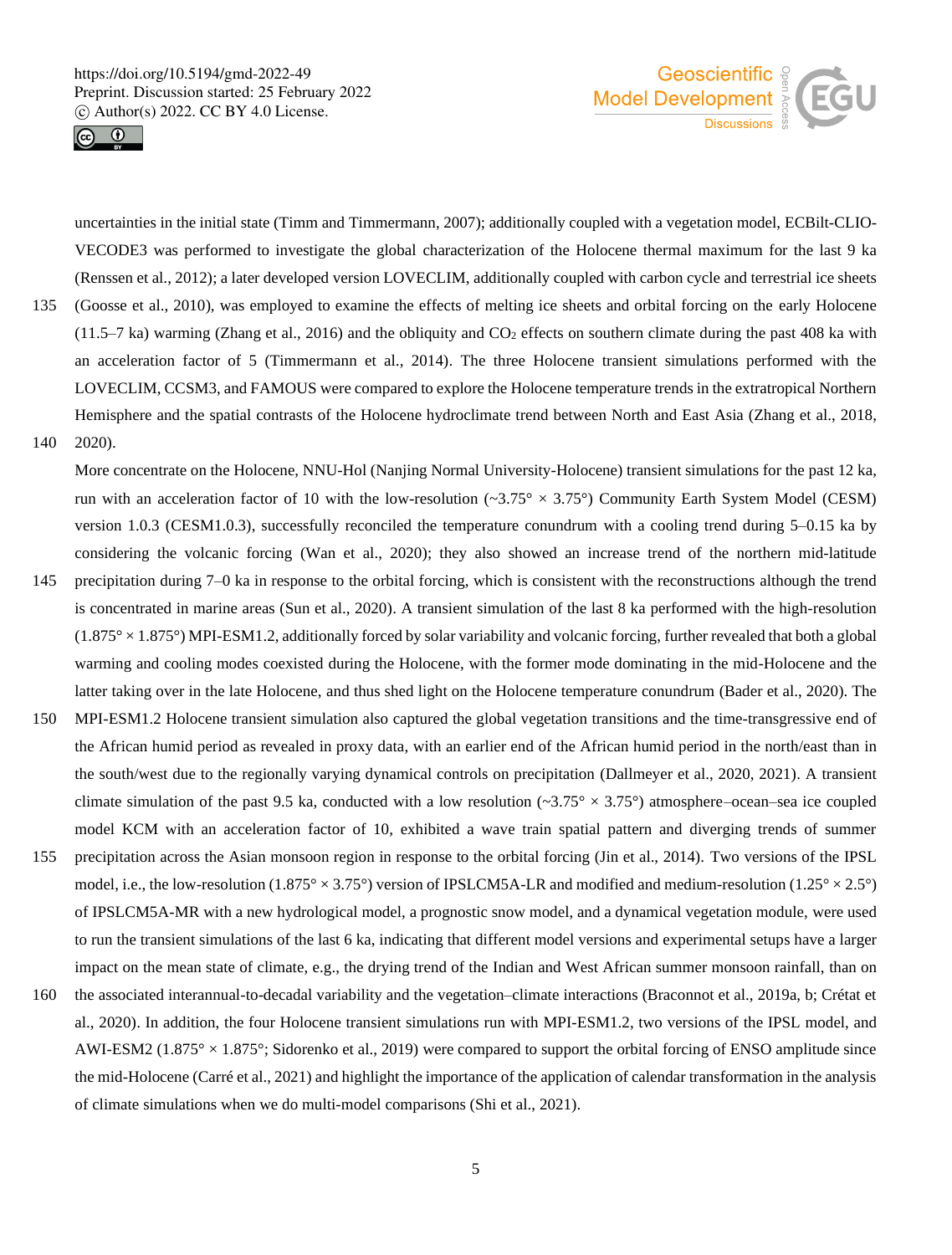



#### 165 **1.3 A new set of Holocene transient experiments**

Taken together, among the numerous sets of Holocene transient simulations published in the past, only seven of them covered the whole Holocene of past 11.5 ka, i.e., simulations with LOVECLIM for past 408 ka, FOAM for past 284 ka, FAMOUS for past 120 ka, MPI-ESM1.2 for past 26 ka, CCSM3 and ECBilt-CLIO for past 21 ka, and CESM1.0.3 for past 12 ka. They were performed with climate system models or Earth system models with intermediate complexity, all of which have relatively low

- 170 spatial resolutions varying from  $\sim 5.6^\circ \times 5.5^\circ$  to  $\sim 3.75^\circ \times 3.75^\circ$  and/or use acceleration techniques by a factor from 5 to 100 to reduce computational resources. However, the model resolution determines the level of detail in its representation of physical processes related with the topography, heat transport, sea ice cover, etc., which may have large effects on the Holocene climate evolution (Zhang et al., 2018). On the other hand, acceleration in transient simulations can also have a significant impact on the local climate history, for example, which will lead to damped and delayed temperature response to the boundary conditions
- 175 in the North Atlantic (Timm and Timmermann, 2007). In addition, most models used for the Holocene transient simulations are fully-forced by time-varying boundary conditions of orbital configurations, GHGs, and ice sheets, some of which are additionally forced by meltwater flux, land use/land cover, solar variability, or volcanic forcing, making it difficult to isolate their relative contribution to the past climate evolution.

In this context, it is urgent to carry out a new set of unaccelerated transient experiments focusing on the whole Holocene since

- 180 11.5 ka using the comprehensive Earth system model with relatively high spatial resolutions, considering both the full-forcing and single-forcing effects of several most important boundary conditions, including the orbital parameters, GHG concentrations, and ice sheets, on the Holocene climate evolution. These set of Holocene transient simulations for the last 11.5 ka will also fill in the gap between the PMIP4 transient Core experiments for the last deglaciation from 21 to 9 ka (Ivanovic et al., 2016) and the PMIP4 Tier 3 transient simulations for the Holocene from 6 to 0 ka (Otto-Bliesner et al., 2017).
- 185 The aim of this paper is to outline the model description (in Section 2), experimental setup, and boundary conditions (in Section 3) for the new Holocene transient climate experiments of the last 11.5 ka (henceforth HT-11.5ka for brevity), with some preliminary results being provided in Section 4. Further analyses on these simulation results will be covered by follow-up studies.

## **2 Model description**

- 190 The model used to run the HT-11.5ka simulation in this study is the NCAR CESM version 1.2.1 (CESM1.2.1), which was released on December 2013 and was a relatively new version when we started this simulation on 2016. CESM is a fullycoupled global Earth system model that provides state-of-the-art simulations of the Earth's past, present, and future climate states, with an earlier version 1 (CESM1) participated in the CMIP phase 5 (CMIP5; Taylor et al., 2012) and the later version 2 (CESM2) participated in the CMIP phase 6 (CMIP6; Eyring et al., 2016). CESM1.2.1 consists of four components and can
- 195 be coupled in different configurations. The atmospheric component we used here is the NCAR Community Atmosphere Model version 4 (CAM4; Neale et al., 2010), also used in the CCSM version 4 (CCSM4; Gent et al., 2011), which employs a finite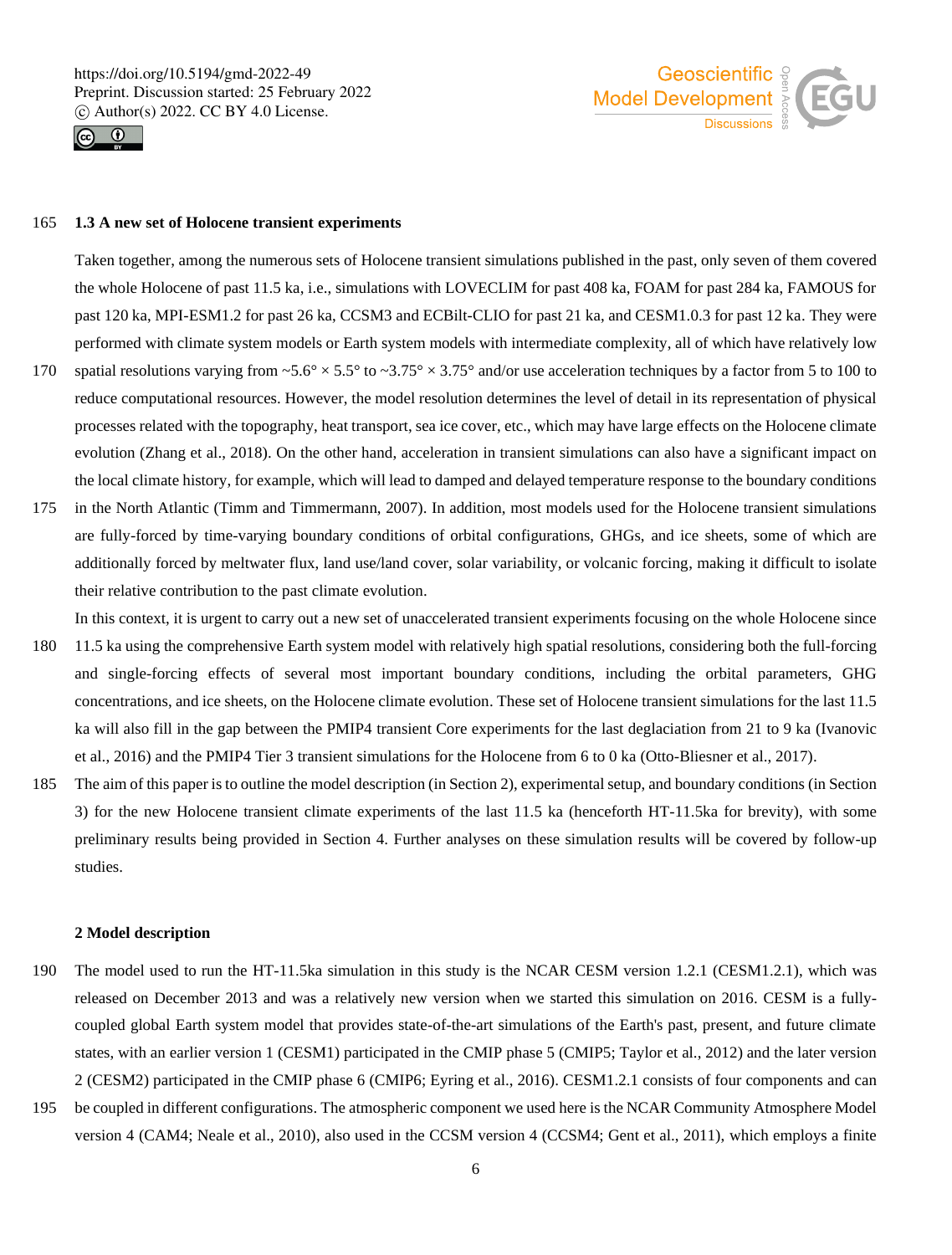



volume dynamical core at a horizontal resolution of approximately  $1.9^{\circ} \times 2.5^{\circ}$  (latitude 96  $\times$  longitude 144 grid points) with 26 vertical layers. The land component is the Community Land Model version 4.0 (CLM4; Lawrence et al., 2011) with the carbon nitrogen–dynamic global vegetation model turned off, which is run on the same horizontal grid as the atmospheric 200 component. The oceanic component is the Parallel Ocean Program version 2 (POP2; Danabasoglu et al., 2012) based on the POP version 2.1 of the Los Alamos National Laboratory (Smith et al., 2010), which uses an approximately 1° horizontal grid with 60 vertical levels. The sea ice component is the Los Alamos Sea Ice Model (or referred to as the Community Ice Code) version 4.0 (CICE 4.0; Hunke and Lipscomb, 2008) with the same horizontal grid as the ocean component. These four components are coupled by the version 7 coupler (CPL7) (Craig et al., 2012). More details on the model are available online 205 at https://www.cesm.ucar.edu/models/cesm1.2/ and in Hurrell et al. (2013), and further information on the model simulations for the past and present climates can be found in Park et al. (2019) and Song and Zhang (2018, 2019).

## **3 Experimental designs for the HT-11.5ka simulations**

The HT-11.5ka simulations of the Holocene focus on the period from 11.5 ka to the preindustrial period (1850 CE), which will be the supplement for the PMIP4 Core simulations of the last deglaciation (version 1) spanning from 21 to 9 ka (Ivanovic et 210 al., 2016). Note that 0 ka is 1950 CE, and 1850 CE is equivalent to 0.1 ka. All simulations spin up from the early Holocene at 11.5 ka and all boundary conditions are available from 11.5 ka to the preindustrial period. The initialization state at 11.5 ka and boundary conditions since 11.5 ka, including Earth's orbital parameters, atmospheric GHG concentrations, and ice sheets and orography, are summarized in Table 1 and described below. Boundary condition data for the HT-11.5ka transient experiments are provided on the PMIP4 wiki for the transient deglaciation (PMIP Last Deglaciation Working Group, 2016; 215 https://pmip4.lsce.ipsl.fr/doku.php/exp\_design:degla).

# **3.1 Early Holocene spin-up**

The early Holocene spin-up experiment for the HT-11.5ka simulations is an equilibrium or time slice simulation with boundary conditions of orbital parameters, GHGs, and ice sheets prescribed at 11.5 ka (Table 1). Orbital parameters of eccentricity, obliquity, and longitude of perihelion is set to 0.01957212, 24.17958°, and 270.2132°, respectively, with the date of vernal 220 equinox fixed at the noon on 21 March. The solar constant is fixed to 1365 W  $m^{-2}$ , which is consistent with the preindustrial value for the PMIP phase 3 (PMIP3) and CMIP phase 5 (CMIP5) experiments but higher than the value recommended for the transient deglaciation simulation (e.g.,  $1361.0 \pm 0.5$  W m<sup>-2</sup>; Mamajek et al., 2015) and the PMIP4/CMIP6 experiments (e.g.,  $1360.8 \pm 0.5$  W m<sup>-2</sup>; Matthes et al., 2017; Otto-Bliesner et al., 2017). The atmospheric GHGs is prescribed to 267.4 ppm for

carbon dioxide (CO<sub>2</sub>), 652.4 ppb for methane (CH<sub>4</sub>), 251.1 ppb for nitrous oxide (N<sub>2</sub>O), 0 for chlorofluorocarbons (CFCs), 225 and the PMIP3/CMIP5 preindustrial (1850 CE) value for ozone (O3). These values are compatible with the time-evolving boundary conditions for the HT-11.5ka simulations and consistent with the latest ice-core age model (AICC2012; Veres et al., 2013) and records (Loulergue et al., 2008; Schilt et al., 2010; Bereiter et al., 2015). Prescribed ice sheets and the associated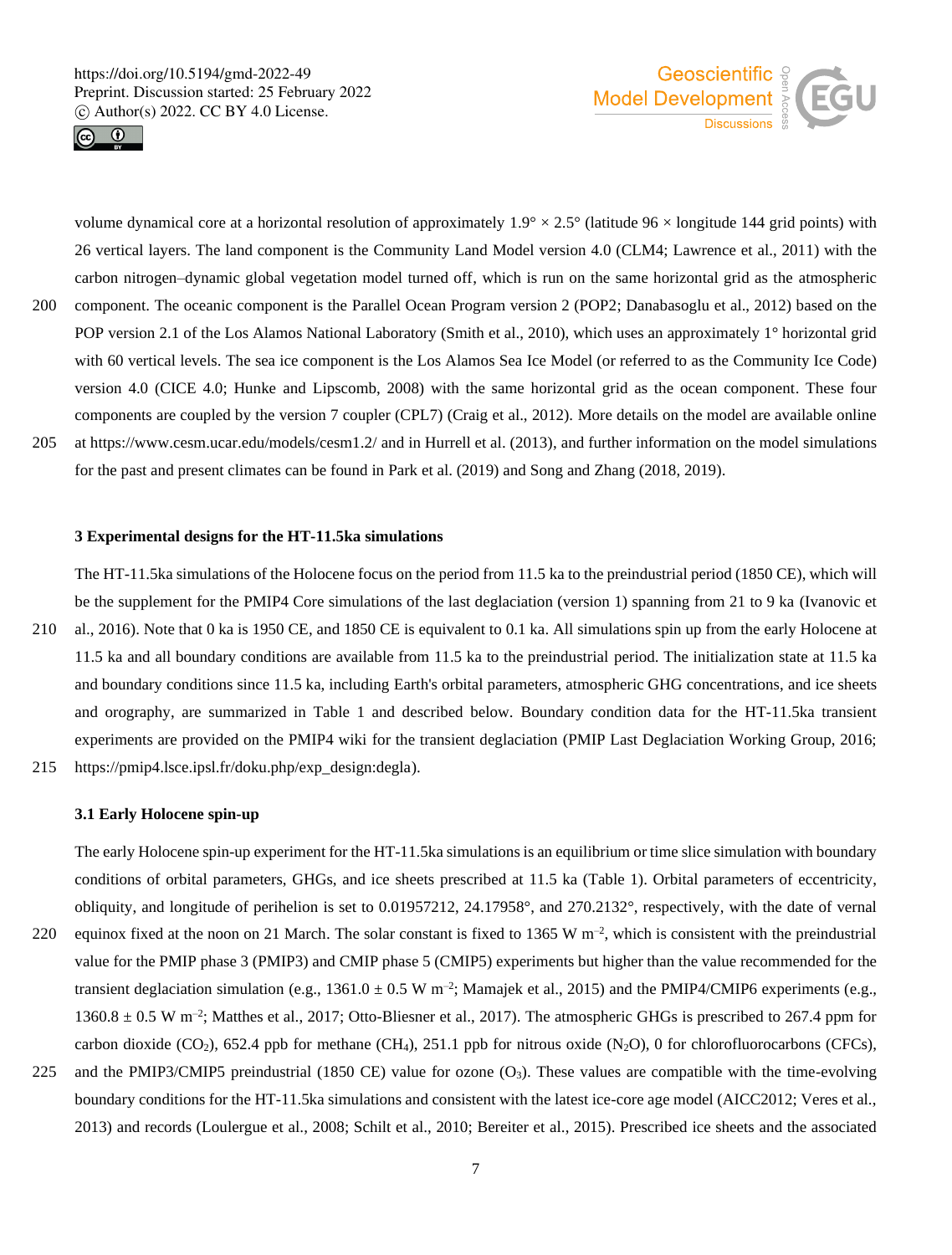



topography use the 11.5 ka data from the ICE-6G\_C (VM5a) reconstruction (henceforth ICE-6G\_C; Argus et al., 2014; Peltier et al., 2015). All other boundary conditions, such as the coastlines, bathymetry, vegetation and land cover, and aerosols, are 230 prescribed at the preindustrial levels.

Forced by the above boundary conditions, the early Holocene spin-up is continuously integrated for 1500 years, with the absolute value of the trend in global mean surface air and sea surface temperatures being less than 0.05 °C and the Atlantic Meridional Overturning Circulation being stable for the last 100 years, which means the model has reached a quasi-equilibrium state as suggested by Kageyama et al. (2018). All Holocene transient experiments start from this equilibrium state at 11.5 ka 235 and run transiently until the preindustrial period at 1850 CE.

#### **3.2 Holocene transient simulations**

# **3.2.1 Orbital parameters, solar constant, and insolation anomalies**

The Earth's orbital parameters (eccentricity, obliquity, and longitude of perihelion) are time evolving through the Holocene from 11.5 ka to the preindustrial period following Berger (1978), which affect the seasonal and latitudinal distribution and 240 magnitude of solar radiation received at the top of the atmosphere. Here, all orbital parameters are interpolated from the originally temporal resolution of 1,000 years to one year to produce continuous orbital forcings as model inputs. More specifically, the eccentricity declined through the Holocene, indicating a gradual decrease in the seasonal difference of incoming insolation since 11.5 ka. The obliquity was maximal at 9 ka, when the insolation difference was largest between low

- and high latitudes. The perihelion occurred close to the boreal summer solstice, autumnal equinox, and winter solstice at 11.5 245 ka, 6 ka, and the preindustrial period, respectively. Due to the above changes, summer (June–July–August) insolation averaged in the Northern Hemisphere slightly increased from 465 W  $m^{-2}$  at 11.5 ka to a maximum of 468 W  $m^{-2}$  at about 9.3 ka, and then continuously declined until the preindustrial period. June insolation at 60°N gradually decreased through the Holocene, whereas December insolation at 60°S increased since 11.5 ka and was maximal around 2 ka (Fig. 1a). Relative to the preindustrial period, June insolation anomalies generally increased with latitude and decreased with time, with positive 250 maximums of  $\sim$  50 W m<sup>-2</sup> occurring at northern high latitudes during the early Holocene (Fig. 2).
- The solar constant is fixed to 1365 W  $m^{-2}$  throughout the run, which is in line with the PMIP3 experiment set up (PMIP PI) Working Group, 2010). As mentioned in Otto-Bliesner et al. (2017), this value is higher than the value for the solar constant used by the models in PMIP4 (1360.7 W  $m^{-2}$ ), which will lead to a global increase of incoming solar radiation compared to the PMIP4 experiments.

# 255 **3.2.2 Atmospheric GHGs**

During the Holocene, CFCs is fixed at 0 and  $O_3$  is set to the PMIP3/CMIP5 preindustrial value as the early Holocene spin-up. Other atmospheric GHGs are time evolving through the Holocene and adjusted to the AICC2012 age model (Veres et al., 2013), with CO<sup>2</sup> following Bereiter et al. (2015), CH<sup>4</sup> following Loulergue et al. (2008) and N2O following Schilt et al. (2010).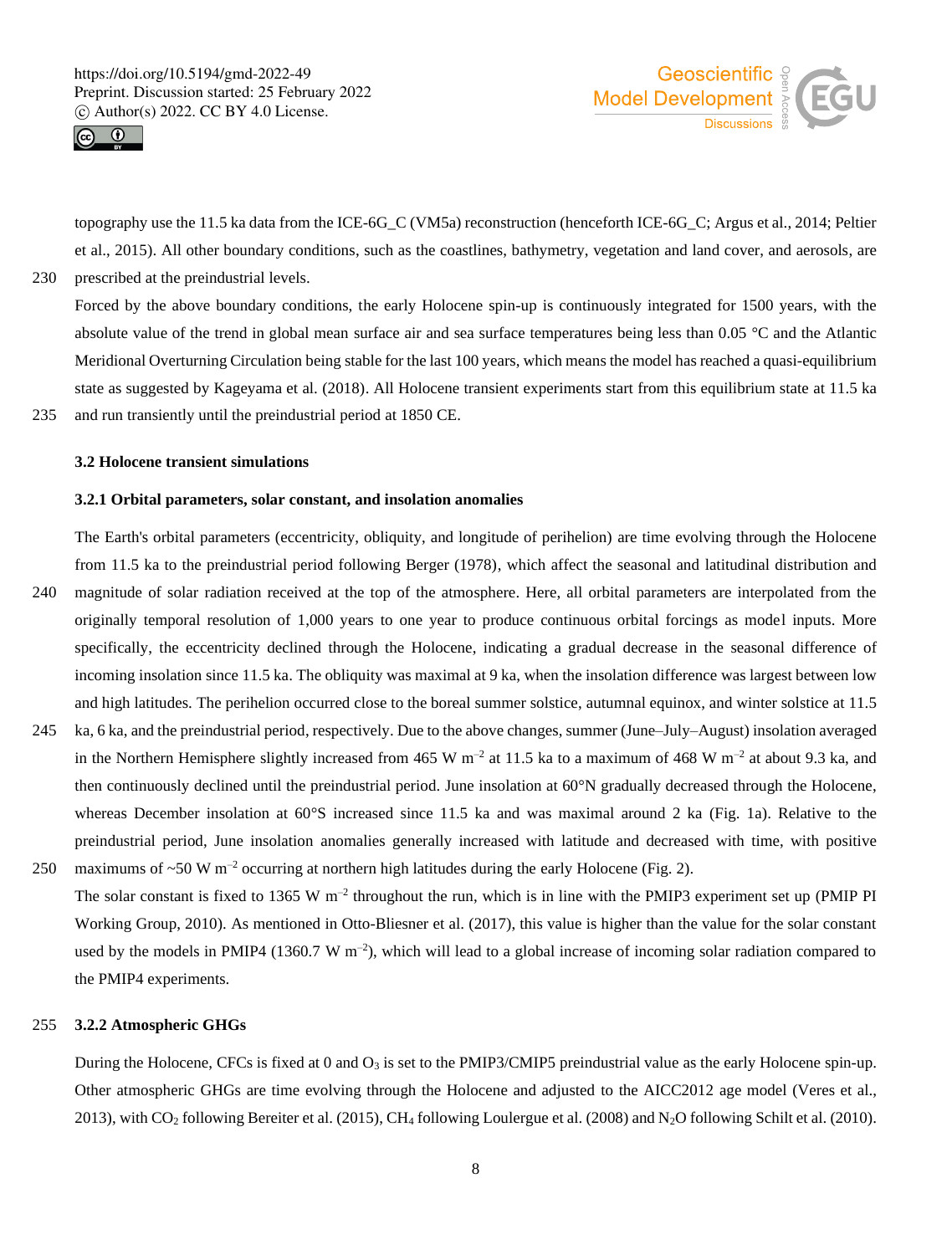



The high-resolution atmospheric  $CO_2$  concentrations are revised EPICA Dome C (EDC; Monnin et al., 2001, 2004) and 260 Antarctic composite ice core data built from the Law Dome (MacFarling Meure et al., 2006; Rubino et al., 2013) and West Antarctic Ice Sheet Divide (Marcott et al., 2014), which show a slight decrease trend from 11.5 to 7 ka and an increase trend afterward (Fig. 1b). The record of atmospheric CH<sup>4</sup> concentrations is built from the Antarctic EDC (Loulergue et al., 2008), with a decreasing trend from the early- to mid-Holocene followed by a rising trend (Fig. 1c). The low-resolution atmospheric concentrations of N2O derived from the Talos Dome ice core (Schilt et al., 2010) show large variabilities during the Holocene, 265 with relatively high values around 11 ka and during 6–0 ka but low levels between 11 and 6 ka (Fig. 1d). All above GHG

- records are interpolated to the temporal resolution of one year to produce continuous forcings as model inputs. Note that the chronologically accurate values of  $CO<sub>2</sub>$ ,  $CH<sub>4</sub>$ , and N<sub>2</sub>O from the above reconstructions slightly differ from the defined 6 ka concentrations in PMIP4. The nearest measured  $CO<sub>2</sub>$  concentration to 6 ka is 266.7 ppm from Bereiter et al. (2015), which is higher than the 6 ka value of 264.4 ppm in PMIP4 derived from the original EDC ice core (Monnin et al.,
- 270 2001, 2004) after a smoothing spline (Otto-Bliesner et al., 2017). In contrast, both the nearest measured CH<sub>4</sub> and N<sub>2</sub>O concentrations of 586 ppb (Loulergue et al., 2008) and 252.4 ppb (Schilt et al., 2010) produced on the AICC2012 chronology (Veres et al., 2013) are lower than the 6 ka values of 597 ppb and 262 ppb in PMIP4 (Otto-Bliesner et al., 2017), respectively, on the original EDC1 chronology (Spahni et al., 2005).

## **3.2.3 Ice sheets and topography**

- 275 The ice sheet extent and topography are time evolving from 11.5 ka to the preindustrial period using the ICE-6G\_C reconstruction (Argus et al., 2014; Peltier et al., 2015), which is based on Glacial Isostatic Adjustment modelling and constrained by Global Positioning System measurements of vertical motion of the crust, exposure age dating of ice thicknesses, relative sea level histories, and space-based gravity data by satellite system (Peltier et al., 2015). During the Holocene, the most prominent change of ice sheets occurs in the Northern Hemisphere, especially in North America. According to the ICE-
- 280 6G\_C reconstruction, the North American ice sheet retreated gradually from 11.5 ka to 9 ka, with the Laurentide ice sheet holding ~12.5 m global mean sea level rise equivalent ice volume at 10 ka (Matero et al., 2020), retreated sharply from 9 ka to 7 ka, and almost disappeared after 6 ka (Fig. 3) following the data provided by Dyke (2004). The Eurasian ice sheet retreated since 11.5 ka and deglaciated after ~10 ka following Gyllencreutz et al. (2007), whereas the Greenland ice sheet was overall stable from 11.5 ka to 9 ka and slightly retreated at its marginal regions during 8–7 ka (Fig. 3). Averaged over the Northern
- 285 Hemisphere, the ice area continuously declined from  $\sim 1.2 \times 10^7$  km<sup>2</sup> at 11.5 ka to  $\sim 0.2 \times 10^7$  km<sup>2</sup> during the mid-Holocene  $(\sim 7-5 \text{ ka})$ , and remained little changed since then (Fig. 1e). In contrast, there is little variation in the Southern Hemispheric ice sheets during the Holocene, with only a slight decrease in the ice extent from 11.5 ka to 10 ka around the Antarctica (Fig. 3). The orography evolves to be consistent with the ice sheet extent, with the elevation of ice sheet below 2000 m, 2500 m, and 3500 m over Eurasia, North America, and Greenland, respectively, and reaching 4000 m over Antarctica through the Holocene
- 290 (Fig. 3). Besides, land surface properties are also adjusted for changes in ice extent. Where ice retreats, land surface is modified to the prescribed vegetation at the preindustrial period.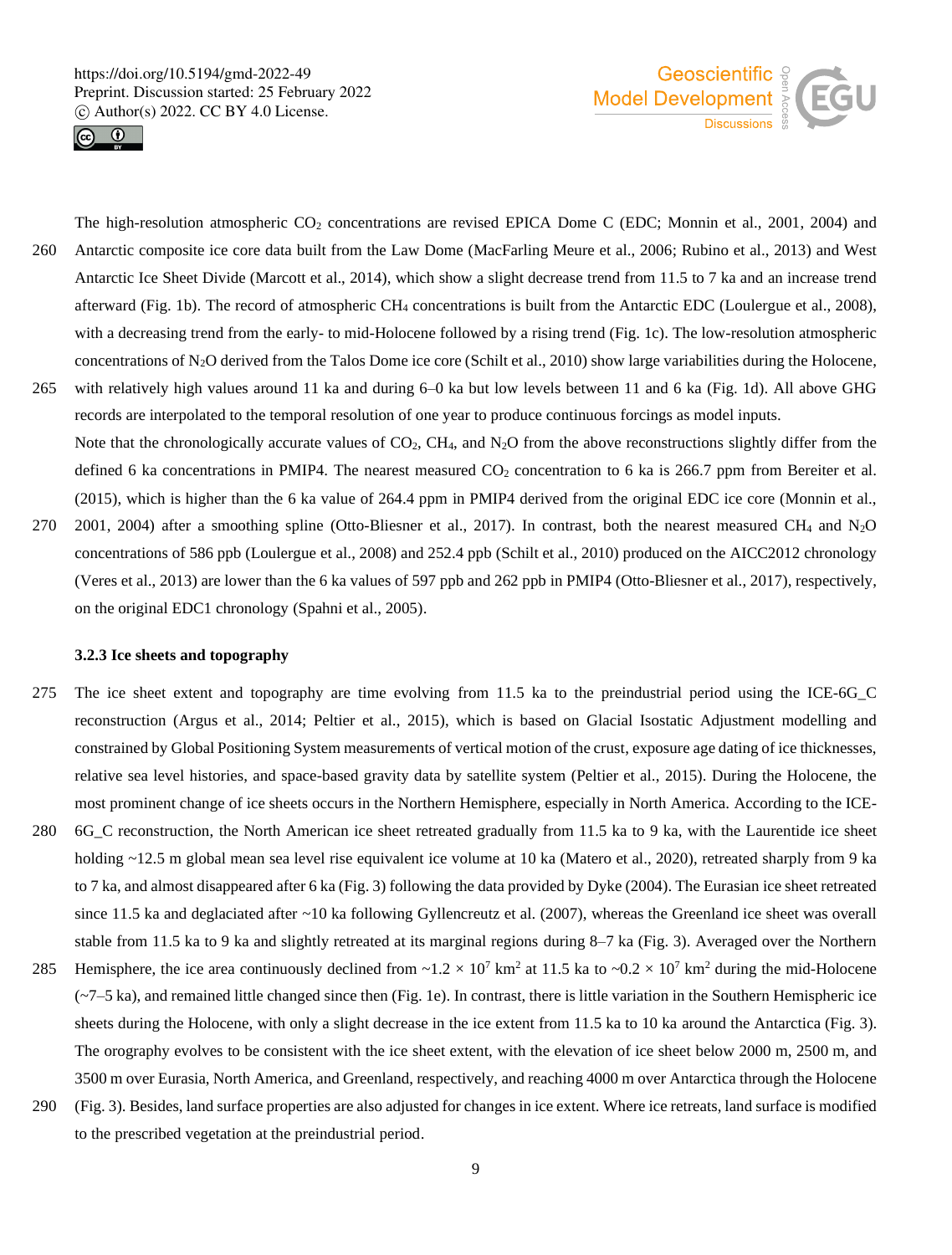



The original ICE-6G C data set is provided at 10 arcmin  $(-0.17^{\circ})$  horizontal resolution and at intervals of 500 years through the Holocene. Both included ice extent and topography data are interpolated to the time interval of 250 years, and updated every 250 years in the transient run. Considering that coastlines, bathymetry, and land–sea distributions are little varied during 295 the Holocene, they are fixed as the preindustrial states in all runs. In addition, the meltwater flux change is not considered here. All other forcings, such as the vegetation, land surface and dust parameters, are prescribed at the preindustrial levels.

## **3.2.4 Experimental setup**

Four transient experiments are run in total in the HT-11.5ka simulations, one all-forcing experiment and three single-forcing experiments. The orbital parameters, atmospheric GHGs, ice sheets and topography as detailed above are synchronously 300 evolving with time in the all-forcing experiment (hereinafter HT-ALL), while the three single-forcing experiments are forced by only one of the above forcings, with the other two forcings fixed at 11.5 ka (hereinafter HT-ORB, HT-GHG, and HT-ICE, respectively) (Table 2). All four experiments are transiently run from 11.5 ka to the preindustrial period at 1850 CE for 11400 years. Monthly output data are provided for each simulation.

#### **4 Preliminary simulation results**

- 305 On the millennium timescale, the global annual mean surface (2 m) air temperature (GMST) in the HT-ALL simulation slightly decreases from 11.5 ka ( $\sim$ 13.20 °C) to 7.5 ka ( $\sim$ 12.93 °C), with an abrupt cooling at approximate 7.5 ka, and then continuously increases until the preindustrial period (13.57  $\degree$ C) (Fig. 4). The value during the preindustrial period is very close to that of 13.61 °C from the median of the 14 PMIP4 models, although with a spread among the individual models ranging from 12.59 °C in IPSL-CM6A-LR to 14.98 °C in MIROC-ES2L. At 6 ka, the GMST is approximate 13.16 °C, which resembles the value of 310 13.28 °C from the mid-Holocene simulation in the 14-PMIP4-model median and is within the range from 12.20 °C (IPSL-CM6A-LR) to 14.53 °C (MIROC-ES2L) in the individual model simulations. Relative to the average for 1750–1850 CE, there is a global annual mean cooling of about 0.41 °C at 6 ka in HT-ALL simulation, which lies within the range of the results from the PMIP4 models. In the 14 PMIP4 models, the mid-Holocene cooling varied from 0.18 °C in FGOALS-g3 to 0.49 °C in
- 315 that the GMST simulated by CESM1.2.1 in HT-ALL simulation is lower than that by CESM2 in the PMIP4 both for 6 ka and preindustrial simulations (13.16 vs. 13.88 °C and 13.57 vs. 14.08 °C, respectively), but the mid-Holocene cooling magnitude for the former is nearly double that of the latter  $(0.41 \text{ vs. } 0.20 \text{ °C})$ . The warming trend since the mid-Holocene simulated by CESM1.2.1 in our HT-11.5ka transient experiment is similar to that in the CCSM3, LOVECLIM, and FAMOUS transient simulations (Liu et al., 2014), but opposite to the cooling trend as derived from the multi-proxy reconstructions (Marcott et al.,

FGOALS-f3-L with respect to the preindustrial period, with an average of 0.33 °C for the median of all models (Fig. 5). Note

320 2013; Kaufman et al., 2020a), which is the so called "Holocene temperature conundrum". The abrupt cooling at approximate 7.5 ka is also seen in the LOVECLIM transient experiment (Liu et al., 2014). In addition, the GMST evolution from early- to mid-Holocene in our CESM1.2.1 transient simulation is somewhat different from the warming trend both in reconstructions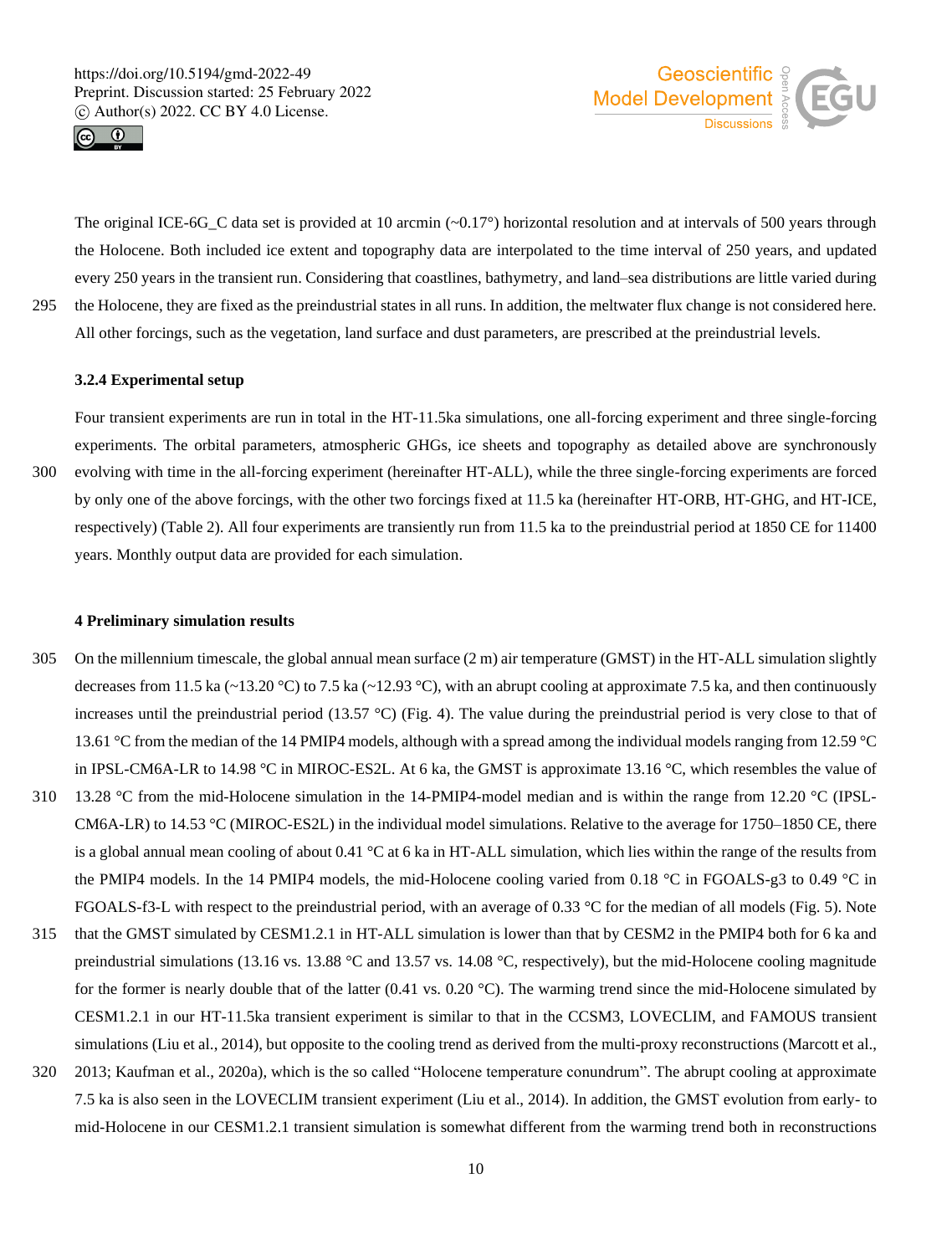



and other Holocene transient simulations (Marcott et al., 2013; Liu et al., 2014; Kaufman et al., 2020a), and the reasons for the discrepancies need for further investigations.

- 325 Fig. 5 further displays the GMST evolution since 10 ka in the all-forcing and single-forcing simulations. All time series are the anomalies relative to the last 100 years (1750–1850 CE) of the HT-ALL simulation. In response to the orbital forcing alone, the GMST slightly decreases during the past 10 ka, with an averaged cooling of approximate 0.2 °C in HT-ORB simulation. The GMST first decreases from 10 ka to 6.5 ka and then steadily increases until now in HT-GHG simulation, which closely follows the evolution of the atmospheric concentration of  $CO_2$  and is also modulated by that of CH<sub>4</sub> and N<sub>2</sub>O. In HT-ICE
- 330 simulation, the GMST increases from 10 ka to 6 ka in response to the retreat of ice sheets in the Northern Hemisphere, and then slightly decreases possibly due to the lag effect of ice sheet melting. Taken together, the weak cooling trend during the early Holocene in HT-ALL simulation is mainly driven by both decreased orbital insolation and GHG concentrations, while the retreat of ice sheets plays an opposite role. On the other hand, the strong warming trend since 7.5 ka is mainly induced by increased concentrations of GHGs, which is largely resulted from that of  $CO<sub>2</sub>$ , with a simultaneously positive contribution
- 335 from the retreat of ice sheets during 7.5–6 ka and a negative contribution from the orbital insolation throughout the past 7.5 ka.

## **5 Summary**

The Holocene presents a host of opportunities to study the climate evolution over the latest interglacial period including the mean climate trend on the millennium scale and abrupt changes on the time scales from decades to centuries. The climate 340 model provides a useful tool to investigate the underlying dynamic mechanism for the climate change during this well-studied time period, in particular the improvements of the model and computational power make it possible to run transient simulations to comprehensively understand the climate evolution in response to time-varying external forcings and feedbacks. Several modelling studies have begun this work, but most of them are performed with climate system models or Earth system models with low spatial resolutions and/or acceleration techniques to reduce computational resources. Therefore, we have carried out

345 a new set of unaccelerated transient experiments covering the whole Holocene since 11.5 ka (HT-11.5ka) using a comprehensive Earth system model with relatively high spatial resolutions, considering both the full-forcing and single-forcing effects of the main boundary conditions.

The HT-11.5ka simulations are run with the NCAR CESM1.2.1 with an atmospheric resolution of approximately  $1.9^{\circ} \times 2.5^{\circ}$ in the horizontal and 26 layers in the vertical and an oceanic resolution of approximately 1° and 60 levels in the horizontal and

350 vertical respectively. All simulations are spin up from the early Holocene at 11.5 ka and transiently run from 11.5 ka to the preindustrial period at 1850 CE with boundary conditions of Earth's orbital parameters, atmospheric GHGs, and ice sheets and orography that have been provided on the PMIP4 wiki for the transient deglaciation (PMIP Last Deglaciation Working Group, 2016; https://pmip4.lsce.ipsl.fr/doku.php/exp\_design:degla). Four transient experiments are run in total, one all-forcing experiment forced by synchronously time-evolving orbital parameters, atmospheric GHGs, and ice sheets and three single-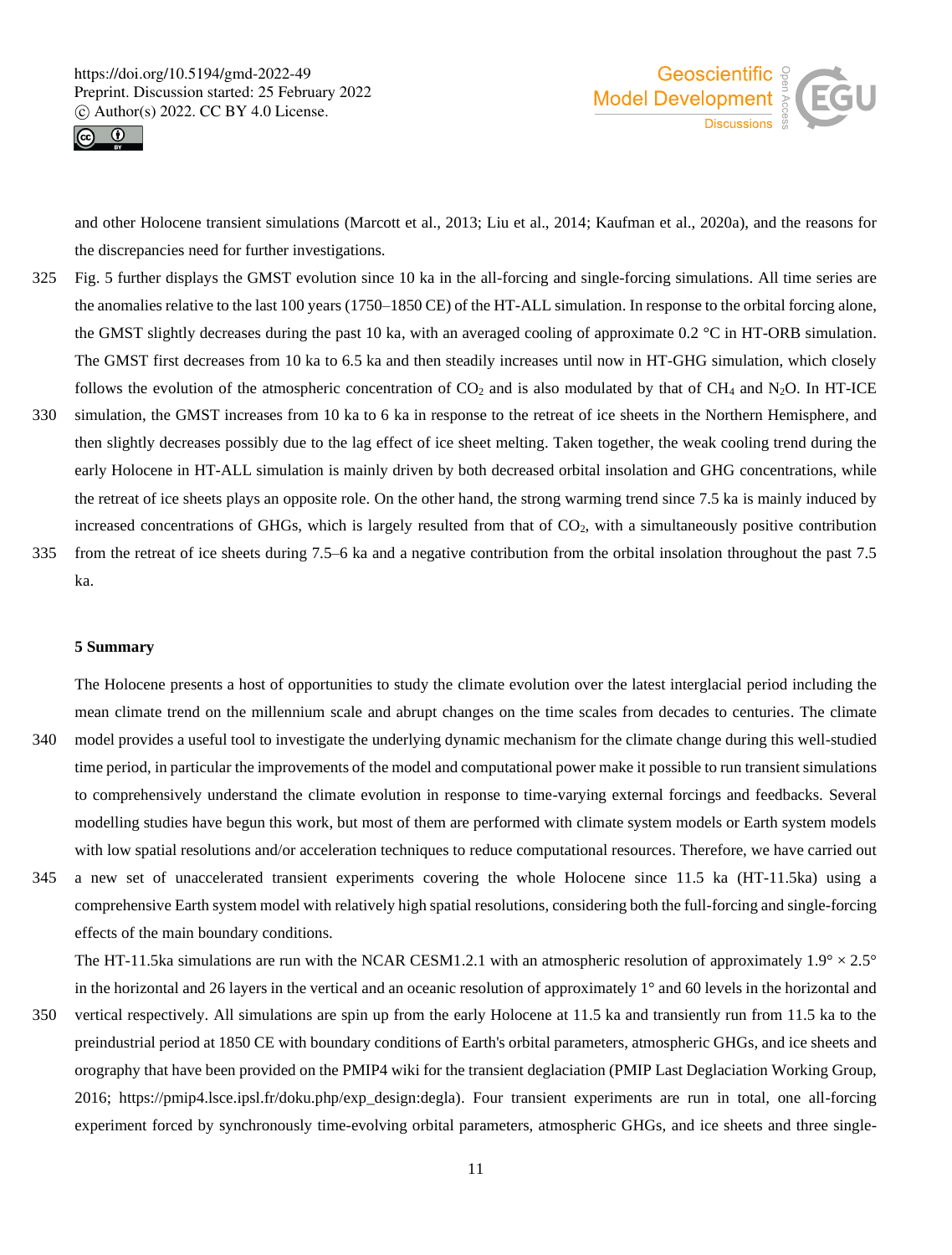



- 355 forcing experiments forced by only one of the above forcings with the other two forcings fixed at 11.5 ka. The all-forcing simulation result shows a slight decrease of the GMST from 11.5 ka to 7.5 ka due to both decreases in orbital insolation and GHG concentrations, with an abrupt cooling at approximate 7.5 ka, which is followed by a continuous warming until the preindustrial period mainly resulted from increased GHG concentrations. Relative to the preindustrial period, the simulated cooling magnitude in the GMST at 6 ka is close to that from the median of the 14 PMIP4 model simulations and within the 360 range of values in the individual model simulations. The late Holocene warming trend simulated by CESM1.2.1 in our all-
- forcing simulation is consistent with that in the CCSM3, LOVECLIM, and FAMOUS transient simulations as shown in Liu et al. (2014), but inconsistent with the reconstructed cooling trend in Marcott et al. (2013) and Kaufman et al. (2020a). The present HT-11.5ka transient simulations for the whole Holocene, spanning from 11.5 ka to the preindustrial period, are designed to investigate both combined and separated effects of the main external forcing of orbital insolation, atmospheric
- 365 GHGs, and ice sheets on the climate evolution over the Holocene, which will be the supplement for the PMIP4 transient Core experiments for the last deglaciation from 21 to 9 ka (Ivanovic et al., 2016) and the PMIP4 Tier 3 transient simulations for the Holocene from 6 to 0 ka (Otto-Bliesner et al., 2017). Although these new set of transient Holocene simulations are run with a high-resolution version of the comprehensive Earth system model, the meltwater flux change, solar irradiance and volcanic forcing, land-use and vegetation changes, dust and aerosol effects, and stratospheric chemistry and dynamics are not fully
- 370 considered here. As a first step, this study provides the detailed model description, experimental design, boundary conditions, and some preliminary results for the new set of HT-11.5ka transient simulations. Further analyses on the simulation results including the mean climate evolution and abrupt climate changes over the Holocene both at global and regional scales, the underlying dynamic mechanisms, and comparisons with other transient simulations covering the Holocene and multi-proxybased reconstructions, will be carried out by a series of follow-up studies.

## 375 **6 Code and data availability**

All boundary condition data required for running the HT-11.5ka experiments (summarized in Tables 1 and 2) can be downloaded from the PMIP4 last deglaciation wiki (PMIP Last Deglaciation Working Group, 2016; https://pmip4.lsce.ipsl.fr/doku.php/exp\_design:degla). The CESM1.2.1 source code is available on the CESM official website (https://svn-ccsm-models.cgd.ucar.edu/cesm1/release\_tags/cesm1\_2\_1). The PMIP4 model output for the mid-Holocene and

380 preindustrial experiments can be downloaded via the Earth System Grid Federation (ESGF; https://esgfnode.llnl.gov/search/cmip6/). The GMST data from the HT-11.5ka transient simulation shown in this study can be accessed at https://zenodo.org/record/6269566#.Yhg79OhBxLo (last access: 25 February 2022) and is archived at https://doi.org/10.5281/zenodo.6269566. Other HT-11.5ka transient simulation data are available upon reasonable request to the first author and can also be reproduced with the above code and boundary condition data.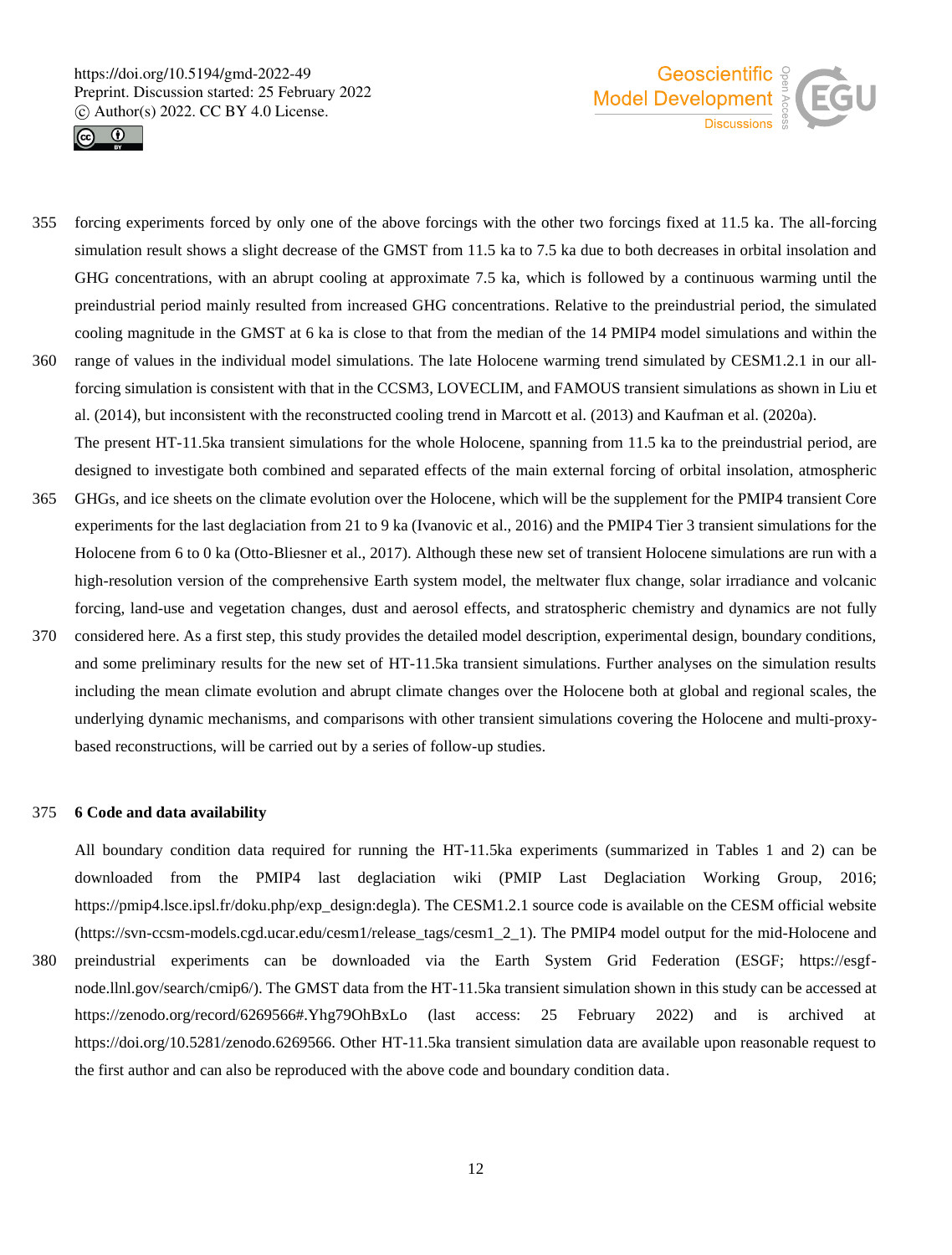



385 *Author contributions.* D. Jiang conceived the idea and designed the HT-11.5ka experiments. B. Su collected all boundary condition data for the simulations, debugged the CESM1.2.1 model, and run the early Holocene spin-up simulation. B. Su and R. Zhang collaborated to perform the all-forcing and three single-forcing transient simulations. Z. Tian wrote the manuscript, processed the output data from all simulations, and produced the figures with contributions from all authors.

*Competing interests*. The authors declare that they have no conflict of interest.

390 *Acknowledgements*. We are grateful to the NCAR CESM and PMIP4 climate modeling groups for producing and sharing their model source code and model output; to Jean-Yves Peterschmitt (Laboratoire des Sciences du Climat et de l'Environnement, France) for managing and archiving the boundary conditions for the transient deglaciation experiment, as well as setting up and maintaining the PMIP4 last deglaciation wiki pages. This research was supported by the National Key R&D Program of China (2017YFA0603404), the Strategic Priority Research Program of Chinese Academy of Sciences (XDA20070103), and

395 the National Natural Science Foundation of China (41931181, 42075048).

# **References**

An, Z., Porter, S. C., Kutzbach, J. E., Wu, X., Wang, S., Liu, X., Li, X., and Zhou, W.: Asynchronous Holocene optimum of the East Asian monsoon, Quaternary Sci. Rev., 19, 743–762, doi:10.1016/S0277-3791(99)00031-1, 2000.

Argus, D. F., Peltier, W. R., Drummond, R., and Moore, A. W.: The Antarctica component of postglacial rebound model ICE-400 6G\_C (VM5a) based on GPS positioning, exposure age dating of ice thicknesses, and relative sea level histories, Geophys.

- J. Int., 198, 537–563, doi:10.1093/gji/ggu140, 2014.
- Bader, J., Jungclaus, J., Krivova, N., Lorenz, S., Maycock, A., Raddatz, T., Schmidt, H., Toohey, M., Wu, C.-J., and Claussen, M.: Global temperature modes shed light on the Holocene temperature conundrum, Nat. Commun., 11, 4726, doi:10.1038/s41467-020-18478-6, 2020.
- 405 Baker, J. L., Lachniet, M. S., Chervyatsova, O., Asmerom, Y., and Polyak, V. J.: Holocene warming in western continental Eurasia driven by glacial retreat and greenhouse forcing. Nat. Geosci., 10, 430–435, doi:10.1038/ngeo2953, 2017.
	- Bereiter, B., Eggleston, S., Schmitt, J., Nehrbass-Ahles, C., Stocker, T. F., Fischer, H., Kipfstuhl, S., and Chappellaz, J.: Revision of the EPICA Dome C CO<sup>2</sup> record from 800 to 600 kyr before present, Geophys. Res. Lett., 42, 542–549, doi:10.1002/2014GL061957, 2015.
- 410 Berger, A.: Long-term variations of daily insolation and Quaternary climatic changes, J. Atmos. Sci., 35, 2362–2367, doi:10.1175/1520-0469(1978)035<2362:LTVODI>2.0.CO;2, 1978.
	- Birks, H. H.: South to north: Contrasting late-glacial and early-Holocene climate changes and vegetation responses between south and north Norway, Holocene, 25, 37–52, doi:10.1177/0959683614556375, 2015.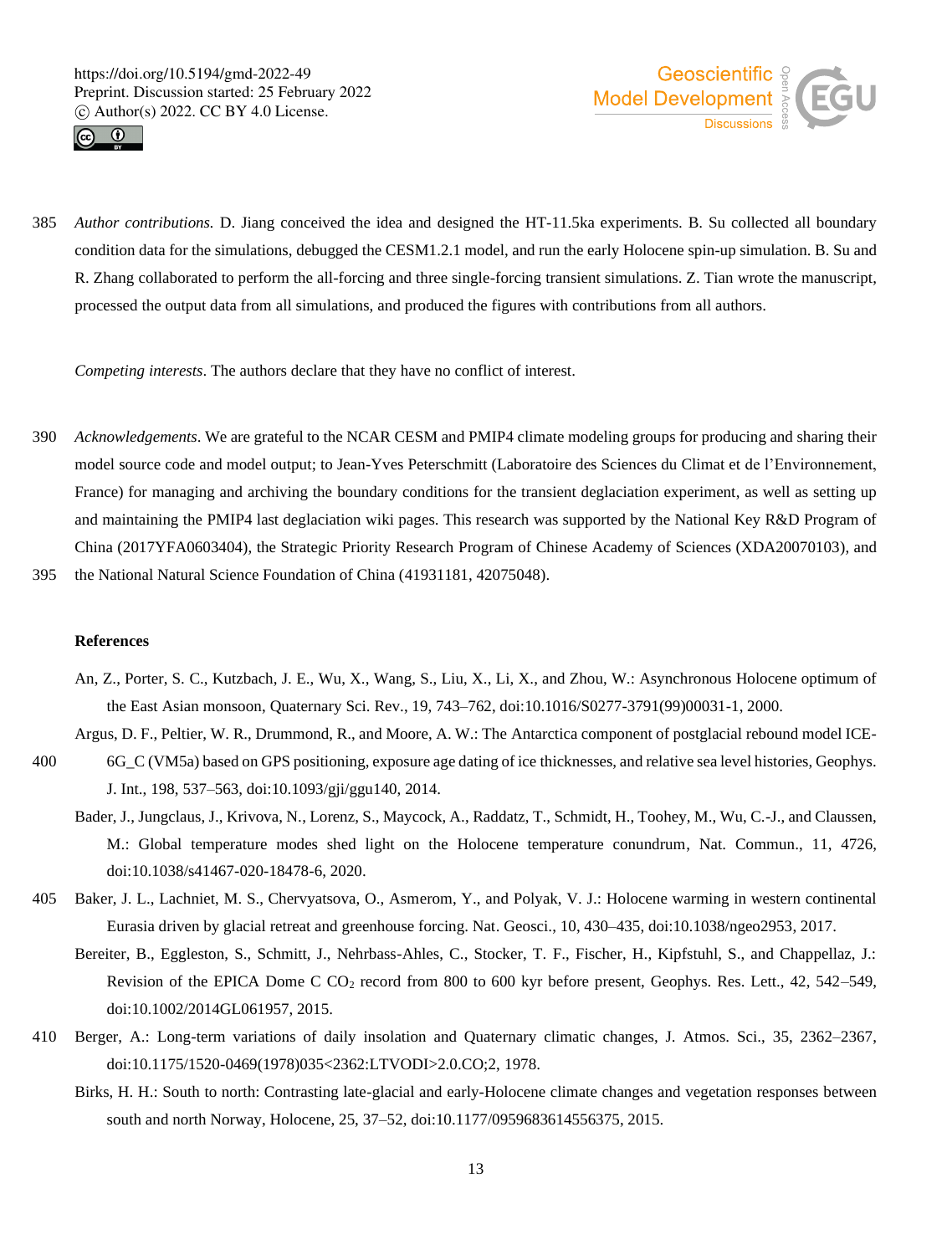



- Bond, G., Broecker, W., Johnsen, S., McManus, J., Labeyrie, L., Jouzel, J., and Bonani, G.: Correlations between climate 415 records from North Atlantic sediments and Greenland ice, Nature, 365, 143–147, doi:10.1038/365143a0, 1993.
	- Bond, G., Showers, W., Cheseby, M., Lotti, R., Almasi, P., deMenocal, P., Priore, P., Cullen, H., Hajdas, I., Bonani, G.: A pervasive millennial-scale cycle in the North Atlantic Holocene and glacial climates, Science, 278, 1257–1266, doi:10.1126/science.278.5341.1257, 1997.
- Bova, S., Rosenthal, Y., Liu, Z., Godad, S. P., and Yan, M.: Seasonal origin for the Holocene and last interglacial thermal 420 maximum, Nature, 589, 548–553, doi:10.1038/s41586-020-03155-x, 2021.
- Braconnot, P., Otto-Bliesner, B., Harrison, S., Joussaume, S., Peterchmitt, J.-Y., Abe-Ouchi, A., Crucifix, M., Driesschaert, E., Fichefet, Th., Hewitt, C. D., Kageyama, M., Kitoh, A., Laîné, A., Loutre, M.-F., Marti, O., Merkel, U., Ramstein, G., Valdes, P., Weber, S. L., Yu, Y., and Zhao, Y.: Results of PMIP2 coupled simulations of the mid-Holocene and last glacial maximum – Part 1: experiments and large-scale features, Clim. Past, 3, 261–277, doi:10.5194/cp-3-261-2007, 425 2007.
	- Braconnot, P., Crétat, J., Marti, O., Balkanski, Y., Caubel, A., Cozic, A., Foujols, M.-A., Sanogo, S.: Impact of multiscale variability on last 6,000 years Indian and West African monsoon rain, Geophys. Res. Lett., 46, 14021–14029, doi:10.1029/2019GL084797, 2019a.
- Braconnot, P., Zhu, D., Marti, O., and Servonnat, J.: Strengths and challenges for transient mid- to late Holocene simulations 430 with dynamical vegetation, Clim. Past, 15, 997–1024, doi:10.5194/cp-15-997-2019, 2019b.
	- Brooks, S. J. and Birks, H. J. B.: Chironomid-inferred late-glacial and early-Holocene mean July air temperatures for Kråkenes Lake, western Norway, J. Paleolimnol., 23, 77–89, doi:10.1023/A:1008044211484, 2000.
- Brooks, S. J., Matthews, I. P., Birks, H. H., and Birks, H. J. B.: High resolution Lateglacial and early-Holocene summer air temperature records from Scotland inferred from chironomid assemblages, Quaternary Sci. Rev., 41, 67–82, 435 doi:10.1016/j.quascirev.2012.03.007, 2012.
	- Carré, M., Braconnot, P., Elliot, M., d'Agostino, R., Schurer, A., Shi, X., Marti, O., Lohmann, G., Jungclaus, J., Cheddadi, R., di Carlo, I. A., Cardich, J., Ochoa, D., Gismondi, R. S., Pérez, A., Romero, P. E., Turcq, B., Corrège, T., and Harrison, S. P.: High-resolution marine data and transient simulations support orbital forcing of ENSO amplitude since the mid-Holocene, Quaternary Sci. Rev., 268, 107125, doi:10.1016/j.quascirev.2021.107125, 2021.
- 440 Chen, F., Yu, Z., Yang, M., Ito, E., Wang, S., Madsen, D. B., Huang, X., Zhao, Y., Sato, T., Birks, H. J. B., Boomer, I., Chen, J., An, C., and Wünnemann, B.: Holocene moisture evolution in arid central Asia and its out-of-phase relationship with Asian monsoon history, Quaternary Sci. Rev., 27, 351–364, doi:10.1016/j.quascirev.2007.10.017, 2008.
	- Chen, F., Chen, J., Huang, W., Chen, S., Huang, X., Jin, L., Jia, J., Zhang, X., An, C., Zhang, J., Zhao, Y., Yu, Z., Zhang, R., Liu, J., Zhou, A., and Feng, S.: Westerlies Asia and monsoonal Asia: spatiotemporal differences in climate change and
- 445 possible mechanisms on decadal to sub-orbital timescales, Earth-Sci. Rev., 192, 337–354, doi:10.1016/j.earscirev.2019.03.005, 2019.
	- 14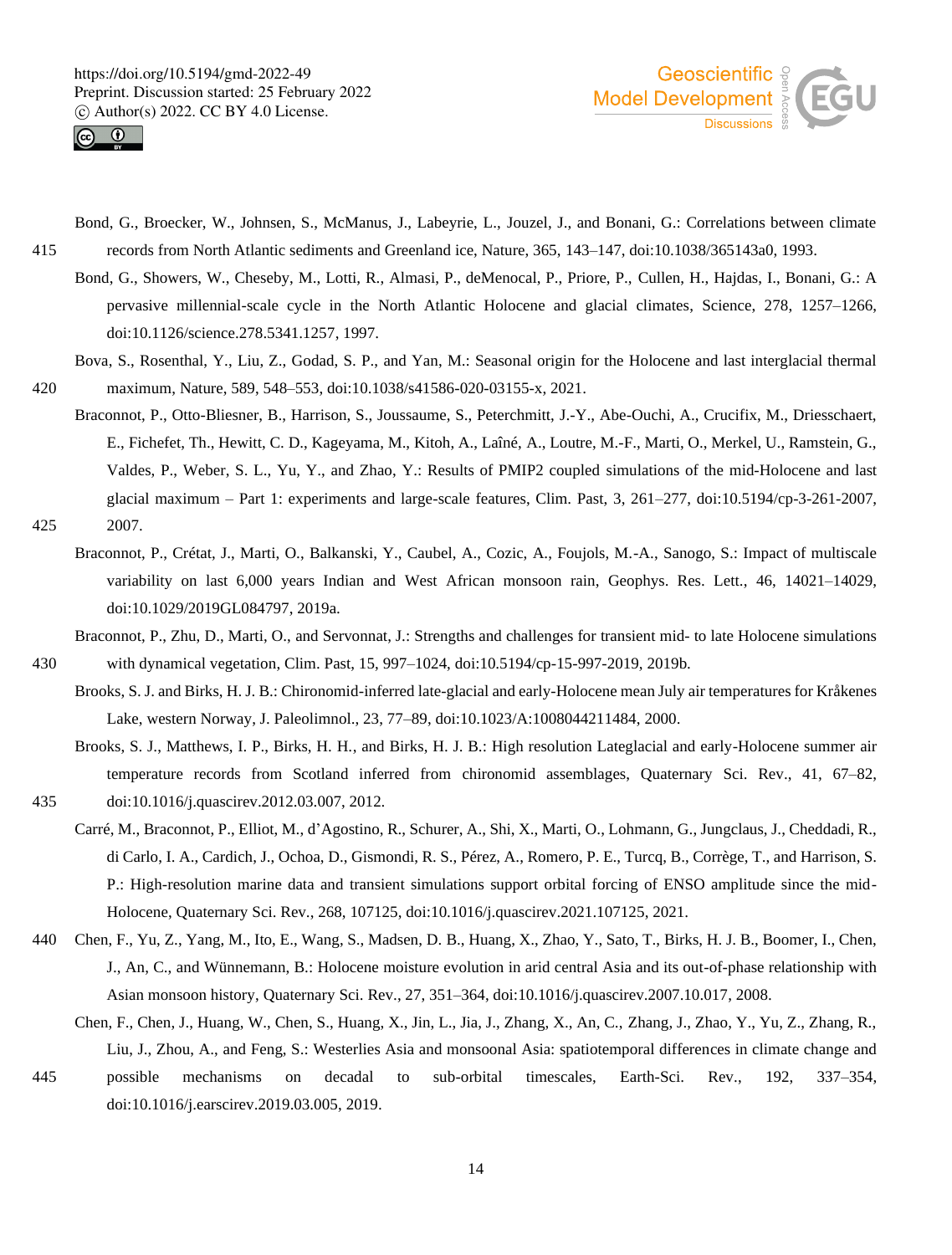



Craig, A. P., Vertenstein, M., and Jacob, R.: A new flexible coupler for earth system modeling developed for CCSM4 and CESM1, Int. J. High Perform. C., 26, 31–42, doi:10.1177/1094342011428141, 2012.

Crétat, J., Braconnot, P., Terray, P., Marti, O., and Falasca, F.: Mid-Holocene to present-day evolution of the Indian monsoon 450 in transient global simulations, Clim. Dyn., 55, 2761–2784, doi:10.1007/s00382-020-05418-9, 2020.

- Dallmeyer, A., Claussen, M., Lorenz, S. J., and Shanahan, T.: The end of the African humid period as seen by a transient comprehensive Earth system model simulation of the last 8000 years, Clim. Past, 16, 117–140, doi:10.5194/cp-16-117- 2020, 2020.
- Dallmeyer, A., Claussen, M., Lorenz, S. J., Sigl, M., Toohey, M., and Herzschuh, U.: Holocene vegetation transitions and their 455 climatic drivers in MPI-ESM1.2, Clim. Past, 17, 2481–2513. doi:10.5194/cp-17-2481-2021, 2021.
	- Danabasoglu, G., Bates, S. C., Briegleb, B. P., Jayne, S. R., Jochum, M., Large, W. G., Peacock, S., and Yeager, S. G.: The CCSM4 ocean component, J. Clim., 25, 1361–1389, doi:10.1175/JCLI-D-11-00091.1, 2012.
	- Deevey, E. S. and Flint, R. F.: Postglacial hypsithermal interval, Science, 125, 182–184, doi:10.1126/science.125.3240.182, 1957.
- 460 Dyke, A. S.: An outline of North American deglaciation with emphasis on central and northern Canada, in: Quaternary Glaciations-Extent and Chronology – Part II: North America, vol. 2, Part 2, 371–406, Elsevier, available at: https://www.lakeheadu.ca/sites/default/files/uploads/53/outlines/2014-
	- 15/NECU5311/Dyke\_2004\_DeglaciationOutline.pdf (last access: 20 November 2021), 2004.
- Eyring, V., Bony, S., Meehl, G. A., Senior, C. A., Stevens, B., Stouffer, R. J., and Taylor, K. E.: Overview of the Coupled 465 Model Intercomparison Project Phase 6 (CMIP6) experimental design and organization, Geosci. Model Dev., 9, 1937– 1958, doi:10.5194/gmd-9-1937-2016, 2016.
	- Gasse, F.: Hydrological changes in Africa, Science, 292, 2259–2260, doi:10.1126/science.1061940, 2001.
- Gent, P. R., Danabasoglu, G., Donner, L. J., Holland, M. M., Hunke, E. C., Jayne, S. R., Lawrence, D. M., Neale, R. B., Rasch, P. J., Vertenstein, M., Worley, P. H., Yang, Z.-L., and Zhang, M.: The Community Climate System Model version 4, J. 470 Clim., 24, 4973–4991, doi:10.1175/2011JCLI4083.1, 2011.
- Goosse, H., Brovkin, V., Fichefet, T., Haarsma, R., Huybrechts, P., Jongma, J., Mouchet, A., Selten, F., Barriat, P.-Y., Campin, J.-M., Deleersnijder, E., Driesschaert, E., Goelzer, H., Janssens, I., Loutre, M.-F., Morales Maqueda, M. A., Opsteegh, T., Mathieu, P.-P., Munhoven, G., Pettersson, E. J., Renssen, H., Roche, D. M., Schaeffer, M., Tartinville, B., Timmermann, A., and Weber, S. L.: Description of the Earth system model of intermediate complexity LOVECLIM 475 version 1.2, Geosci. Model Dev., 3, 603–633, doi:10.5194/gmd-3-603-2010, 2010.
- Gordon, C., Cooper, C., Senior, C. A., Banks, H., Gregory, J. M., Johns, T. C., Mitchell, J. F. B., and Wood, R. A.: The simulation of SST, sea ice extents and ocean heat transports in a version of the Hadley Centre coupled model without flux adjustments, Clim. Dyn., 16, 147–168, doi:10.1007/s003820050010, 2000.
- Grootes, P. M., Stuiver, M., White, J. W. C., Johnsen, S., and Jouzel, J.: Comparison of oxygen isotope records from the GISP2 480 and GRIP Greenland ice cores, Nature, 366, 552–554, doi:10.1038/366552a0, 1993.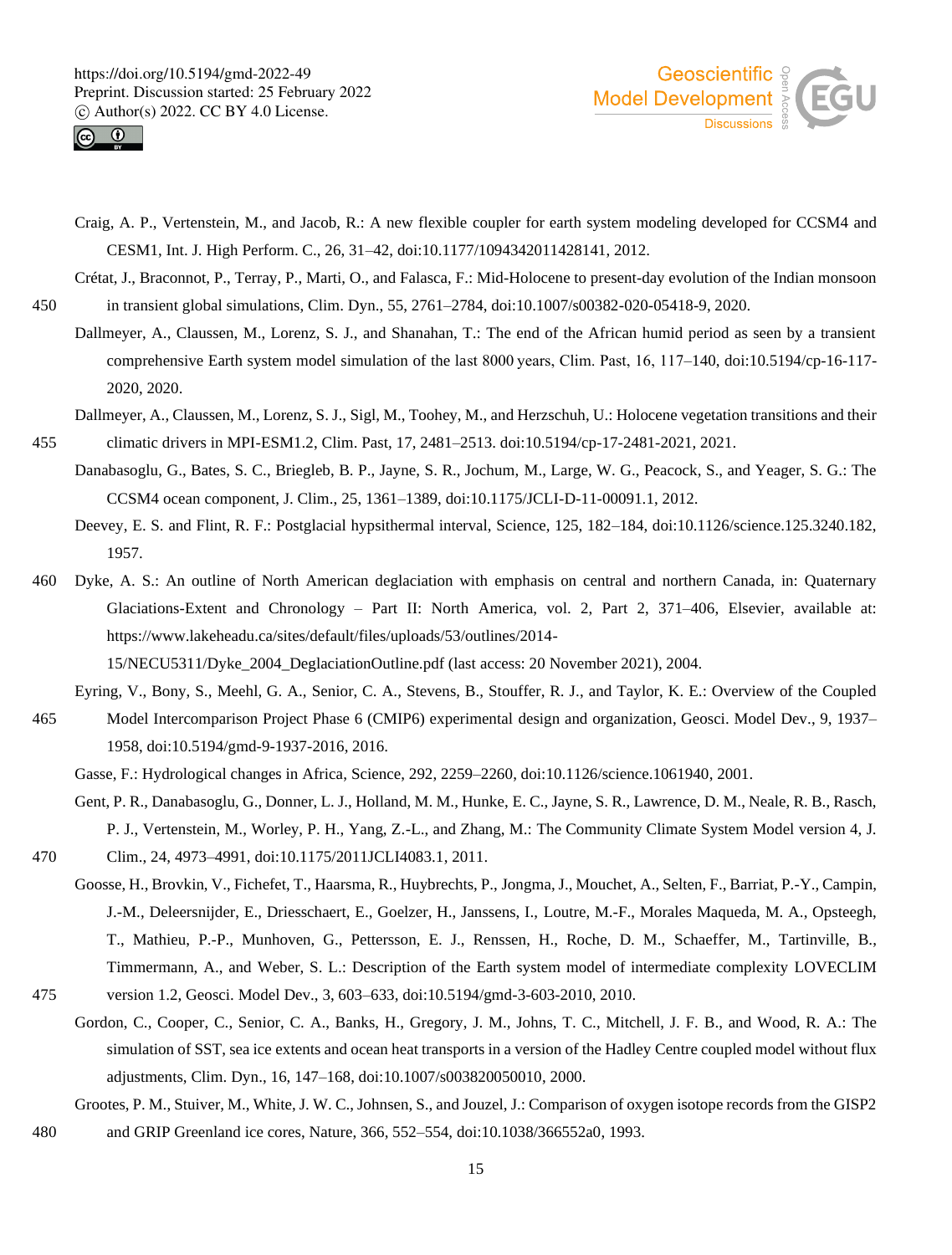



- Gupta, A. K., Anderson, D. M., and Overpeck, J. T.: Abrupt changes in the Asian southwest monsoon during the Holocene and their links to the North Atlantic Ocean, Nature, 421, 354–357, doi:10.1038/nature01340, 2003.
- Gyllencreutz, R., Mangerud, J., Svendsen, J.-I., and Lohne, Ø.: DATED a GIS-based reconstruction and dating database of the Eurasian deglaciation, Appl. Quaternary Res. Cent. Part Glaciat. Terrain Geol. Surv. Finl. Spec. Pap., 46, 113–120, 485 2007.
	- Hald, M., Andersson, C., Ebbesen, H., Jansen, E., Klitgaard-Kristensen, D., Risebrobakken, B., Salomonsen, G. R., Sarnthein, M., Sejrup, H. P., and Telford, R. J.: Variations in temperature and extent of Atlantic Water in the northern North Atlantic during the Holocene, Quaternary Sci. Rev., 26, 3423–3440, doi:10.1016/j.quascirev.2007.10.005, 2007.
- Harrison, S., Bartlein, P., Izumi, K., Li, G., Annan, J., Hargreaves, J., Braconnot, P., and Kageyama, M.: Evaluation of CMIP5 490 palaeo-simulations to improve climate projections, Nat. Clim. Change, 5, 735–743, doi:10.1038/nclimate2649, 2015.
	- Haug, G. H., Hughen, K. A., Sigman, D. M., Peterson, L. C., and Röhl, U.: Southward migration of the Intertropical Convergence Zone through the Holocene, Science, 293, 1304–1308, doi:10.1126/science.1059725, 2001.
	- He, F.: Simulating transient climate evolution of the last deglaciation with CCSM3, Ph.D. thesis, University of Wisconsin-Madison, 161pp., 2011.
- 495 Hoelzmann, P., Gasse, F., Dupont, L. M., Salzmann, U., Staubwasser, M., Leuschner, D. C., and Sirocko, F.: Palaeoenvironmental changes in the arid and sub arid belt (Sahara-Sahel-Arabian Peninsula) from 150 kyr to present, in: Past Climate Variability through Europe and Africa, Springer, Dordrecht, 219–256, 2004.
	- Hunke, E. C. and Lipscomb, W. H.: CICE: The Los Alamos Sea Ice Model, Documentation and Software, version 4.0, Los Alamos National Laboratory Tech. Rep. LA-CC-06-012, 76 pp., 2008.
- 500 Hurrell, J. W., Holland, M. M., Gent, P. R., Ghan, S., Kay, J. E., Kushner, P. J., Lamarque, J.-F., Large, W. G., Lawrence, D., Lindsay, K., Lipscomb, W. H., Long, M. C., Mahowald, N., Marsh, D. R., Neale, R. B., Rasch, P., Vavrus, S., Vertenstein, M., Bader, D., Collins, W. D., Hack, J. J., Kiehl1, J., and Marshall, S.: The Community Earth System Model: A framework for collaborative research, Bull. Amer. Meteorol. Soc., 94, 1339–1360, doi:10.1175/BAMS-D-12-00121.1, 2013.
- IPCC: Climate Change 2021: The Physical Science Basis. Contribution of Working Group I to the Sixth Assessment Report 505 of the Intergovernmental Panel on Climate Change, Cambridge University Press, USA, in press, 2021.
- Ivanovic, R. F., Gregoire, L. J., Kageyama, M., Roche, D. M., Valdes, P. J., Burke, A., Drummond, R., Richard Peltier, W., and Tarasov, L.: Transient climate simulations of the deglaciation 21–9 thousand years before present (version1) – PMIP4 Core experiment design and boundary conditions, Geosci. Model Dev., 9, 9045–9102, doi:10.5194/gmd-9-2563-2016, 2016.
- 510 Jansen, E., Overpeck, J., Briffa, K. R., Duplessy, J. C., Joos, F., Masson-Delmotte, V., Olago, D., Otto-Bliesner, B., Peltier, W. R., Rahmstorf, S., Ramesh, R., Raynaud, D., Rind, D., Solomina, O., Villalba, R., and Zhang, D.: Palaeoclimate, in: Climate Change 2007: The Physical Science Basis. Contribution of Working Group I to the Fourth Assessment Report of the Intergovernmental Panel on Climate Change, Cambridge University Press, USA, 435–497, 2007.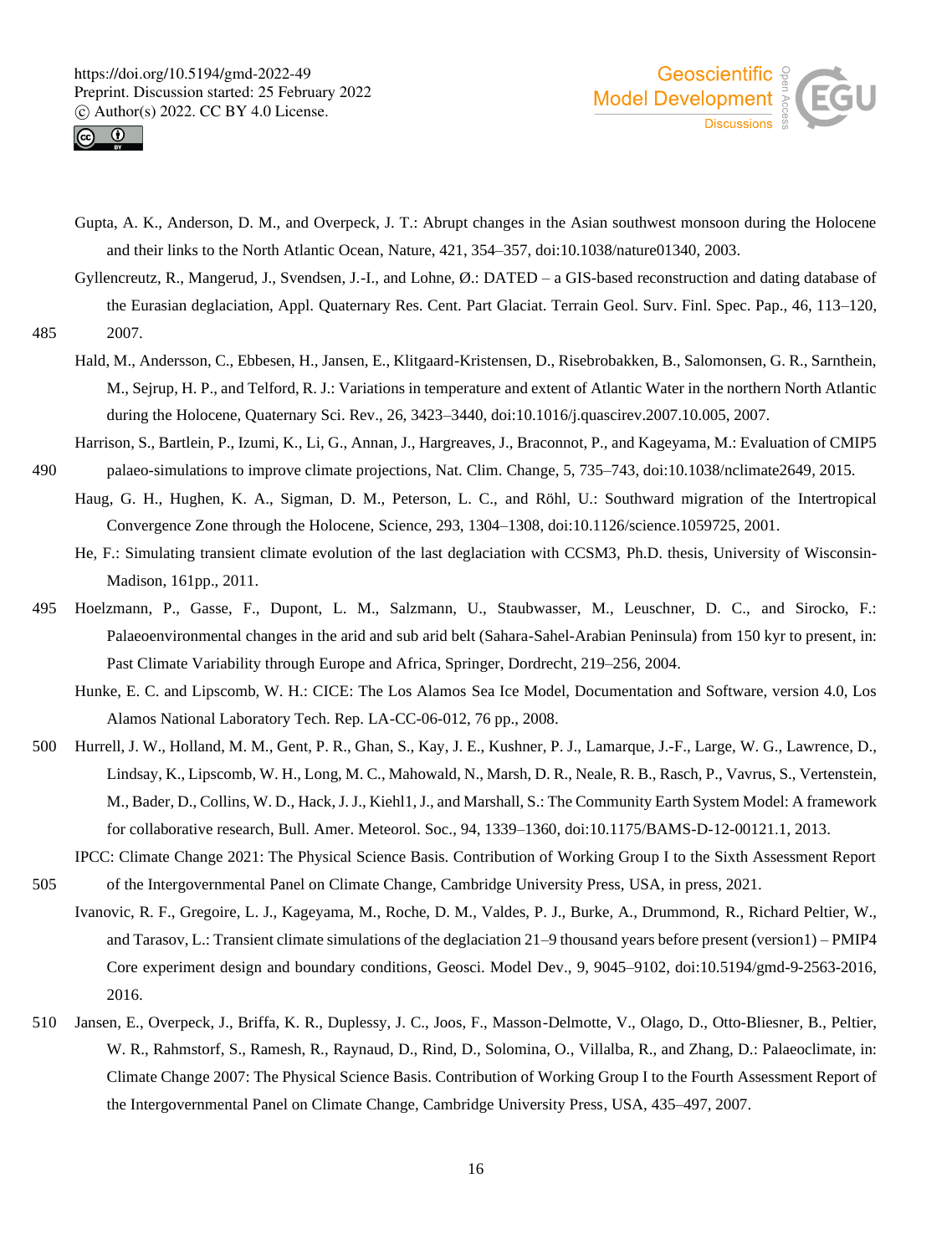



- Jin, L., Schneider, B., Park, W., Latif, M., Khon, V., and Zhang, X.: The spatial–temporal patterns of Asian summer monsoon
- 515 precipitation in response to Holocene insolation change: a model-data synthesis, Quaternary Sci. Rev., 85, 47–62, doi:10.1016/j.quascirev.2013.11.004, 2014.
	- Joussaume, S. and Taylor, K. E.: Status of the Paleoclimate Modeling Intercomparison Project, in: Proceedings of the First International AMIP Scientific Conference, Monterey, USA, 425–430, 1995.
	- Kageyama, M., Braconnot, P., Harrison, S. P., Haywood, A. M., Jungclaus, J. H., Otto-Bliesner, B. L., Peterschmitt, J.-Y.,
- 520 Abe-Ouchi, A., Albani, S., Bartlein, P. J., Brierley, C., Crucifix, M., Dolan, A., Fernandez-Donado, L., Fischer, H., Hopcroft, P. O., Ivanovic, R. F., Lambert, F., Lunt, D. J., Mahowald, N. M., Peltier, W. R., Phipps, S. J., Roche, D. M., Schmidt, G. A., Tarasov, L., Valdes, P. J., Zhang, Q., and Zhou, T.: The PMIP4 contribution to CMIP6 – Part 1: Overview and over-arching analysis plan, Geosci. Model Dev., 11, 1033–1057, doi:10.5194/gmd-11-1033-2018, 2018.
	- Kandiano, E. S., Bauch, H. A., and Müller, A.: Sea surface temperature variability in the North Atlantic during the last two
- 525 glacial–interglacial cycles: comparison of faunal, oxygen isotopic, and Mg/Ca-derived records, Palaeogeogr. Palaeocl., 204, 145–164, doi:10.1016/s0031-0182(03)00728-4, 2004.
	- Kapsch, M.-L., Mikolajewicz, U, Ziemen, F., and Schannwell, C.: Ocean response in transient simulations of the last deglaciation dominated by underlying ice-sheet reconstruction and method of meltwater distribution, Geophys. Res. Lett., 49, e2021GL096767, doi:10.1029/2021GL096767, 2020.
- 530 Kaufman, D. S., Ager, T. A., Anderson, N. J., Anderson, P. M., Andrews, J. T., Bartlein, P. J., Brubaker, L. B., Coats, L. L., Cwynar, L. C., Duvall, M. L., Dyke, A. S., Edwards, M. E., Eisner, W. R., Gajewski, K., Geirsdóttir, A., Hu, F. S., Jennings, A. E., Kaplan, M. R., Kerwin, M. W., Lozhkin, A. V., MacDonald, G. M., Miller, G. H., Mock, C. J., Oswald, W. W., Otto-Bliesner, B. L., Porinchu, D. F., Rühland, K., Smol, J. P., Steig, E. J., and Wolfe, B. B.: Holocene thermal maximum in the western Arctic (0–180°W), Quaternary Sci. Rev., 23, 529–560, doi:10.1016/j.quascirev.2003.09.007, 535 2004.
- - Kaufman, D., McKay, N., Routson, C., Erb, M., Dätwyler, C., Sommer, P. S., Heiri, O., and Davis, B.: Holocene global mean surface temperature, a multi-method reconstruction approach, Sci. Data, 7, 201, doi:10.1038/s41597-020-0530-7, 2020a.

Kaufman, D., McKay, N., Routson, C., Erb, M., Davis, B., Heiri, O., Jaccard, S., Tierney, J., Dätwyler, C., Axford, Y., Brussel, T., Cartapanis, O., Chase, B., Dawson, A., de Vernal, A., Engels, S., Jonkers, L., Marsicek, J., Moffa-Sánchez, P., Morrill,

- 540 C., Orsi, A., Rehfeld, K., Saunders, K., Sommer, P. S., Thomas, E., Tonello, M., Tóth, M., Vachula, R., Andreev, A., Bertrand, S., Biskaborn, B., Bringué, M., Brooks, S., Caniupán, M., Chevalier, M., Cwynar, L., Emile-Geay, J., Fegyveresi, J., Feurdean, A., Finsinger, W., Fortin, M.-C., Foster, L., Fox, M., Gajewski, K., Grosjean, M., Hausmann, S., Heinrichs, M., Holmes, N., Ilyashuk, B., Ilyashuk, E., Juggins, S., Khider, D., Koinig, K., Langdon, P., Larocque-Tobler, I., Li, J., Lotter, A., Luoto, T., Mackay, A., Magyari, E., Malevich, S., Mark, B., Massaferro, J., Montade, V., 545 Nazarova, L., Novenko, E., Pařil, P., Pearson, E., Peros, M., Pienitz, R., Płóciennik, M., Porinchu, D., Potito, A., Rees,
- A., Reinemann, S., Roberts, S., Rolland, N., Salonen, S., Self, A., Seppä, H., Shala, S., St-Jacques, J.-M., Stenni, B.,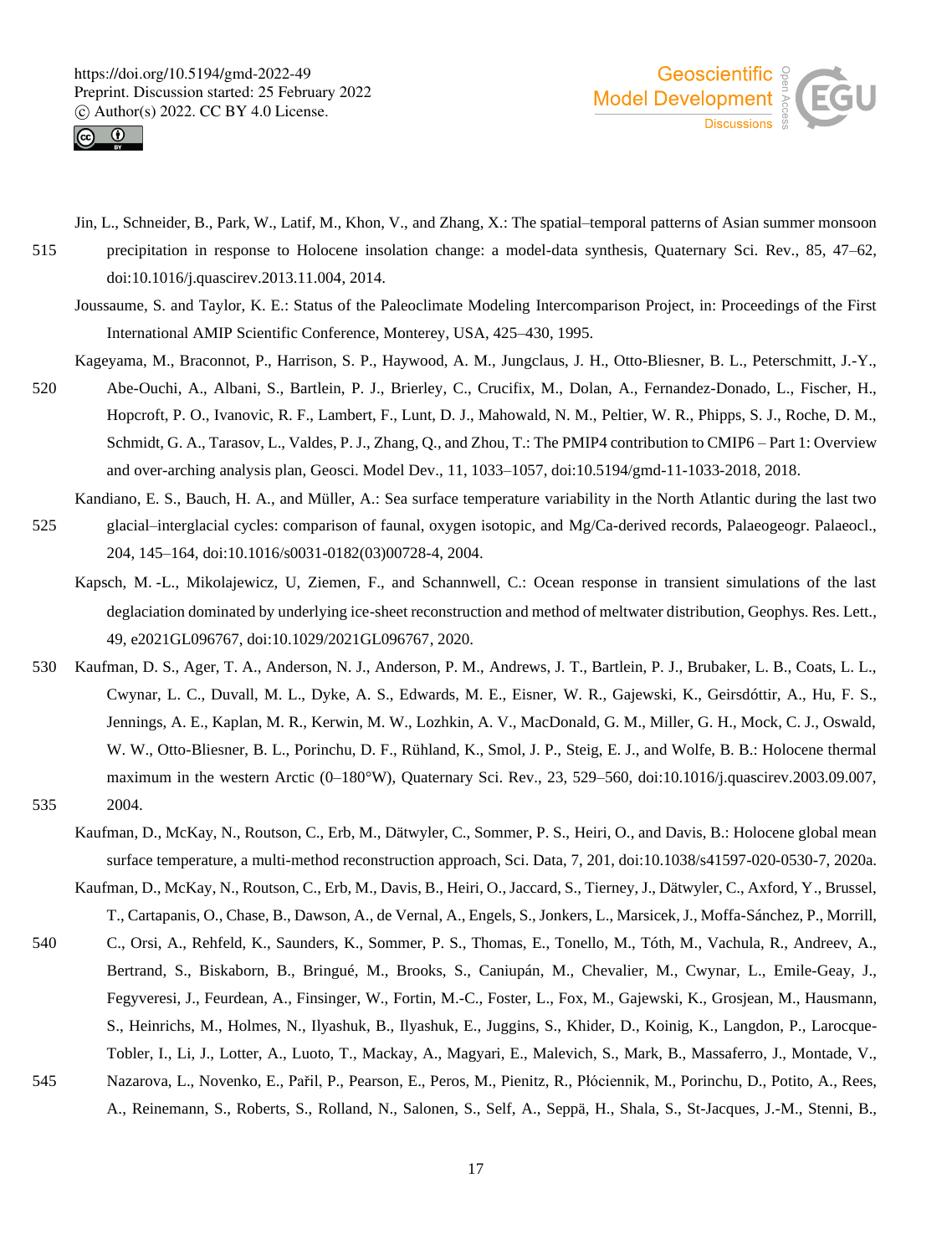



Syrykh, L., Tarrats, P., Taylor, K., van den Bos, V., Velle, G., Wahl, E., Walker, I., Wilmshurst, J., Zhang, E., and Zhilich, S.: A global database of Holocene paleotemperature records, Sci. Data, 7, 115, doi:10.1038/s41597-020-0445-3, 2020b.

Koerner, R. M. and Fisher, D. A.: A record of Holocene summer climate from a Canadian High Arctic ice core, Nature, 343,

550 630–631, doi:10.1038/343630a0, 1990.

- Kutzbach, J. E., Liu, X., Liu, Z., and Chen, G.: Simulation of the evolutionary response of global summer monsoons to orbital forcing over the past 280,000 years, Clim. Dyn., 30, 567–579, doi:10.1007/s00382-007-0308-z, 2008.
- Lawrence, D. M., Oleson, K. W., Flanner, M. G., Thornton, P. E., Swenson, S. C., Lawrence, P. J., Zeng, X., Yang, Z.-L., Levis, S., Sakaguchi, K., Bonan, G. B., and Slater, A. G.: Parameterization improvements and functional and structural
- 555 advances in version 4 of the Community Land Model, J. Adv. Model. Earth Sy., 3, M03001, doi:10.1029/2011MS000045, 2011.
	- Liu, S., Lang, X., and Jiang, D: Time-varying responses of dryland aridity to external forcings over the last 21 ka, Quaternary Sci. Rev., 262, 106989, doi:10.1016/j.quascirev.2021.106989, 2021.
- Liu, Y., Zhang, M., Liu, Z., Xia, Y., Huang, Y., Peng, Y., and Zhu, J.: A possible role of dust in resolving the Holocene 560 temperature conundrum, Sci. Rep., 8, 4434, doi:10.1038/s41598-018-22841-5, 2018.
	- Liu, Z., Zhu, J., Rosenthal, Y., Zhang, X., Otto-Bliesner, B. L., Timmermann, A., Smith, R. S., Lohmann, G., Zheng, W., and Timm, O. E.: The Holocene temperature conundrum, P. Natl. Acad. Sci., 111, E3501–E3505, doi:10.1073/pnas.1407229111, 2014.
- Ljungqvist, F. C.: The spatio-temporal pattern of the mid-Holocene thermal maximum, Geografie, 116, 91–110, 565 doi:10.37040/geografie2011116020091, 2011.
	- Loulergue, L., Schilt, A., Spahni, R., Masson-Delmotte, V., Blunier, T., Lemieux, B., Barnola, J.-M., Raynaud, D., Stocker, T. F., and Chappellaz, J.: Orbital and millennial-scale features of atmospheric CH<sup>4</sup> over the past 800 000 years, Nature, 453, 383–386, doi:10.1038/nature06950, 2008.
		- MacFarling Meure, C., Etheridge, D., Trudinger, C., Steele, P., Langenfelds, R., van Ommen, T., Smith, A., and Elkins, J.:
- 570 Law Dome CO2, CH<sup>4</sup> and N2O ice core records extended to 2000 years BP, Geophys. Res. Lett., 33, L14810, doi:10.1029/2006GL026152, 2006.
	- Magny, M., Vannière, B., de Beaulieu, J.-L., Bégeot, C., Heiri, O., Millet, L., Peyron, O., and Walter-Simonnet, A.-V.: Early-Holocene climatic oscillations recorded by lake-level fluctuations in west-central Europe and in central Italy, Quaternary Sci. Rev., 26, 1951–1964, doi:10.1016/j.quascirev.2006.04.013, 2007.
- 575 Mamajek, E. E., Prsa, A., Torres, G., Harmanec, P., Asplund, M., Bennett, P. D., Capitaine, N., Christensen-Dalsgaard, J., Depagne, E., Folkner, W. M., Haberreiter, M., Hekker, S., Hilton, J. L., Kostov, V., Kurtz, D. W., Laskar, J., Mason, B. D., Milone, E. F., Montgomery, M. M., Richards, M. T., Schou, J., and Stewart, S. G.: IAU 2015 Resolution B3 on Recommended Nominal Conversion Constants for Selected Solar and Planetary Properties, ArXiv151007674 Astro-Ph, available at: http://arxiv.org/abs/1510.07674 (last access: 15 November 2021), 2015.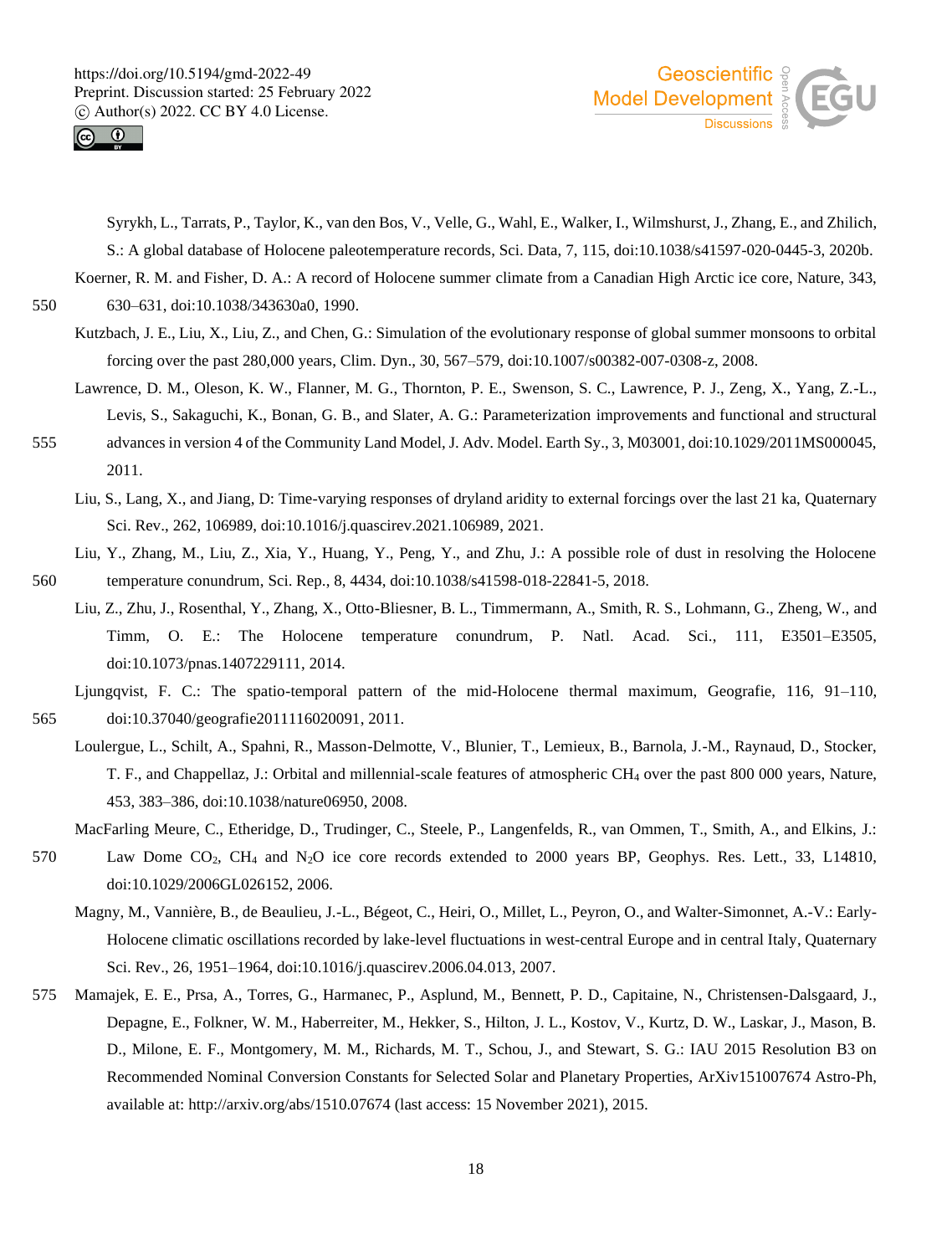



- 580 Marcott, S. A., Shakun, J. D., Clark, P. U., and Mix, A. C.: A reconstruction of regional and global temperature for the past 11,300 years, Science, 339, 1198–1201, doi:10.1126/science.1228026, 2013.
	- Marcott, S. A., Bauska, T. K., Buizert, C., Steig, E. J., Rosen, J. L., Cuffey, K. M., Fudge, T. J., Severinghaus, J. P., Ahn, J., Kalk, M. L., McConnell, J. R., Sowers, T., Taylor, K. C., White, J. W. C., and Brook, E. J.: Centennial-scale changes in the global carbon cycle during the last deglaciation, Nature, 514, 616–619, doi:10.1038/nature13799, 2014.
- 585 Marsicek, J., Shuman, B. N., Bartlein, P. J., Shafer, S. L., and Brewer, S.: Reconciling divergent trend and millennial variations in Holocene temperatures, Nature, 554, 92–96, doi:10.1038/nature25464, 2018.
	- Maslin, M. A. and Burns, S. J.: Reconstruction of the Amazon Basin effective moisture availability over the past 14,000 years, Science, 290, 2285–2287, doi:10.1126/science.290.5500.2285, 2000.
- Matero, I. S. O., Gregoire, L. J., and Ivanovic, R. F.: Simulating the Early Holocene demise of the Laurentide Ice Sheet with 590 BISICLES (public trunk revision 3298), Geosci. Model Dev., 13, 4555–4577, doi:10.5194/gmd-13-4555-2020, 2020.
- Matthes, K., Funke, B., Anderson, M. E., Barnard, L., Beer, J., Charbonneau, P., Clilverd, M. A., Dudok de Wit, T., Haberreiter, M., Hendry, A., Jackman, C. H., Kretschmar, M., Kruschke, T., Kunze, M., Langematz, U., Marsh, D. R., Maycock, A., Misios, S., Rodger, C. J., Scaife, A. A., Seppälä, A., Shangguan, M., Sinnhuber, M., Tourpali, K., Usoskin, I., van de Kamp, M., Verronen, P. T., and Versick, S.: Solar forcing for CMIP6 (v3.2), Geosci. Model Dev., 10, 2247–2302, 595 doi:10.5194/gmd-10-2247-2017, 2017.
- 
- Mayewski, P. A., Rohling, E. E., Stager, J. C., Karlén, W., Maasch, K. A., Meeker, L. D., Meyerson, E. A., Gasse, F., van Kreveld, S., Holmgren, K., Lee-Thorp, J., Rosqvist, G., Rack, F., Staubwasser, M., Schneider, R. R., and Steig, E. J.: Holocene climate variability, Quaternary Res., 62, 243–255, doi:10.1016/j.yqres.2004.07.001, 2004.
- Monnin, E., Indermuhle, A., Dallenbach, A., Fluckiger, J., Stauffer, B., Stocker, T. F., Raynaud, D., and Barnola, J. M.: 600 Atmospheric  $CO<sub>2</sub>$  concentrations over the last glacial termination, Science, 291, 112–114, doi:10.1126/science.291.5501.112, 2001.
- Monnin, E., Steig, E. J., Siegenthaler, U., Kawamura, K., Schwander, J., Stauffer, B., Stocker, T. F., Morse, D. L., Barnola, J.-M., Bellier, B., Raynaud, D., and Fischer, H.: Evidence for substantial accumulation rate variability in Antarctica during the Holocene, through synchronization of CO<sub>2</sub> in the Taylor Dome, Dome C and DML ice cores, Earth Planet. Sc. Lett., 605 224, 45–54, doi:10.1016/j.epsl.2004.05.007, 2004.
	- Moros, M., Emeis, K., Risebrobakken, B., Snowball, I., Kuijpers, A., McManus, J., and Jansen, E.: Sea surface temperatures and ice rafting in the Holocene North Atlantic: climate influences on northern Europe and Greenland, Quaternary Sci. Rev., 23, 2113–2126, doi:10.1016/j.quascirev.2004.08.003, 2004.
	- Neale, R. B., Richter, J. H., Conley, A. J., Park, S., Lauritzen, P. H., Gettelman, A., Williamson, D. L., Rasch, P. J., Vavrus,
- 610 S. J., Taylor, M. A., Collins, W. D., Zhang, M., and Lin, S.: Description of the NCAR Community Atmosphere Model (CAM 4.0), Tech. Rep. NCAR/TN-485+STR, National Center for Atmospheric Research, Boulder, CO, 194 pp., 2010.
	- Nesje, A. and Dahl, S. O.: Lateglacial and Holocene glacier fluctuations and climate variations in western Norway: a review, Quaternary Sci. Rev., 12, 255–261, doi:10.1016/0277-3791(93)90081-V, 1993.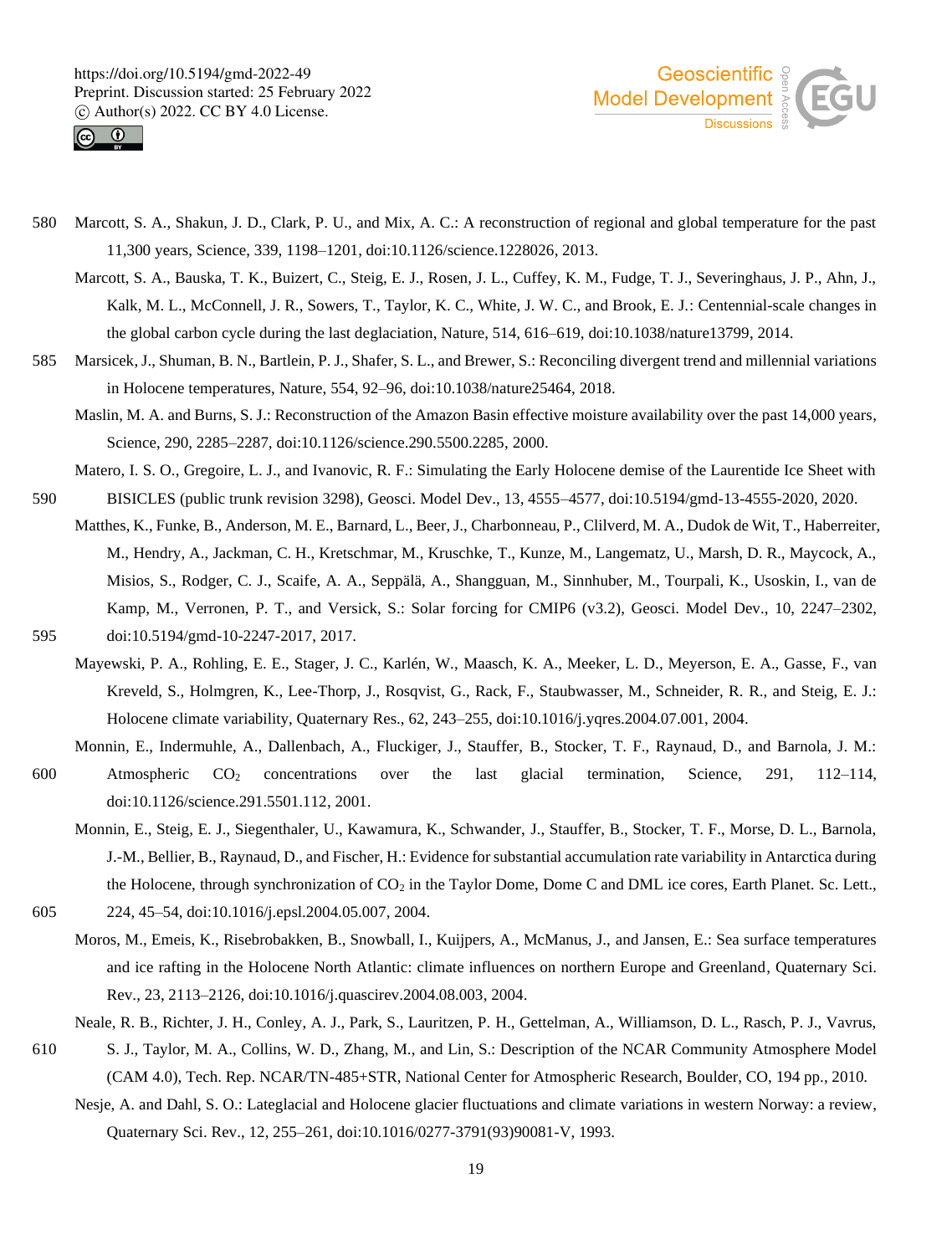



- Núñez, L., Grosjean, M., and Cartajena, I.: Human occupations and climate change in the Puna de Atacama, Chile, Science, 615 298, 821–824, doi:10.1126/science.1076449, 2002.
	- Osman, M. B., Tierney, J. E., Zhu, J., Tardif, R., Hakim, G. J., King, J., and Poulsen, C. J.: Globally resolved surface temperatures since the Last Glacial Maximum, Nature, 599, 239–244, doi:10.1038/s41586-021-03984-4, 2021.
	- Otto-Bliesner, B. L., Braconnot, P., Harrison, S. P., Lunt, D. J., Abe-Ouchi, A., Albani, S., Bartlein, P. J., Capron, E., Carlson, A. E., Dutton, A., Fischer, H., Goelzer, H., Govin, A., Haywood, A., Joos, F., LeGrande, A. N., Lipscomb, W. H.,
- 620 Lohmann, G., Mahowald, N., Nehrbass-Ahles, C., Pausata, F. S. R., Peterschmitt, J.-V., Phipps, S. J., Renssen, H., and Zhang, Q.: The PMIP4 contribution to CMIP6 – Part 2: Two interglacials, scientific objective and experimental design for Holocene and Last Interglacial simulations, Geosci. Model Dev., 10, 3979–4003, doi:10.5194/gmd-10-3979-2017, 2017.
- Park, H.-S., Kim, S.-J., Stewart, A. L., Son, S.-W., and Seo, K.-H.: Mid-Holocene Northern Hemisphere warming driven by 625 Arctic amplification, Sci. Adv., 5, eaax8203, doi:10.1126/sciadv.aax8203, 2019.
	- Peltier, W. R., Argus, D. F., and Drummond, R.: Space geodesy constrains ice age terminal deglaciation: The global ICE-6G\_C (VM5a) model, J. Geophys. Res.-Sol. Ea., 120, 450–487, doi:10.1002/2014JB011176, 2015.
	- PMIP Last Deglaciation Working Group: PMIP4 Last Deglaciation Experiment Design Wiki, available at: https://pmip4.lsce.ipsl.fr/doku.php/exp\_design:degla (last access: 11 November 2021), 2016.
- 630 PMIP PI Working Group: PMIP3 Pre-Industrial Control Run Experiment Design, available at: https://wiki.lsce.ipsl.fr/pmip3/doku.php/pmip3:design:pi:index (last access: 16 November 2021), 2010.
	- Renssen, H., Braconnot, P., Tett, S. F. B., von Storch, H., and Weber, S. L.: Recent developments in Holocene climate modelling, in: Past Climate Variability through Europe and Africa, Springer, Dordrecht, 495–514, 2004.
- Renssen, H., Seppä, H., Crosta, X., Goosse, H., Roche, D. M.: Global characterization of the Holocene thermal maximum, 635 Quaternary Sci. Rev., 48, 7–19, doi:10.1016/j.quascirev.2012.05.022, 2012.
- Rubino, M., Etheridge, D. M., Trudinger, C. M., Allison, C. E., Battle, M. O., Langenfelds, R. L., Steele, L. P., Curran, M., Bender, M., White, J. W. C., Jenk, T. M., Blunier, T., and Francey, R. J.: A revised 1000 year atmospheric  $\delta^{13}$ C-CO<sub>2</sub> record from Law Dome and South Pole, Antarctica, J. Geophys. Res.-Atmos., 118, 8482–8499, doi:10.1002/jgrd.50668, 2013.
- 640 Schilt, A., Baumgartner, M., Schwander, J., Buiron, D., Capron, E., Chappellaz, J., Loulergue, L., Schüpbach, S., Spahni, R., Fischer, H., and Stocker, T. F.: Atmospheric nitrous oxide during the last 140 000 years, Earth Planet. Sci. Lett., 300, 33– 43, doi:10.1016/j.epsl.2010.09.027, 2010.
	- Seltzer, G., Rodbell, D., and Burns, S.: Isotopic evidence for late Quaternary climatic change in tropical South America, Geology, 28, 35–38, doi:10.1130/0091-7613(2000)28<35:IEFLQC>2.0.CO;2, 2000.
- 645 Shakun, J. D., Clark, P. U., He, F., Marcott, S. A., Mix, A. C., Liu, Z., Otto-Bliesner, B., Schmittner, A., and Bard, E.: Global warming preceded by increasing carbon dioxide concentrations during the last deglaciation, Nature, 484, 49–54, doi:10.1038/nature10915, 2012.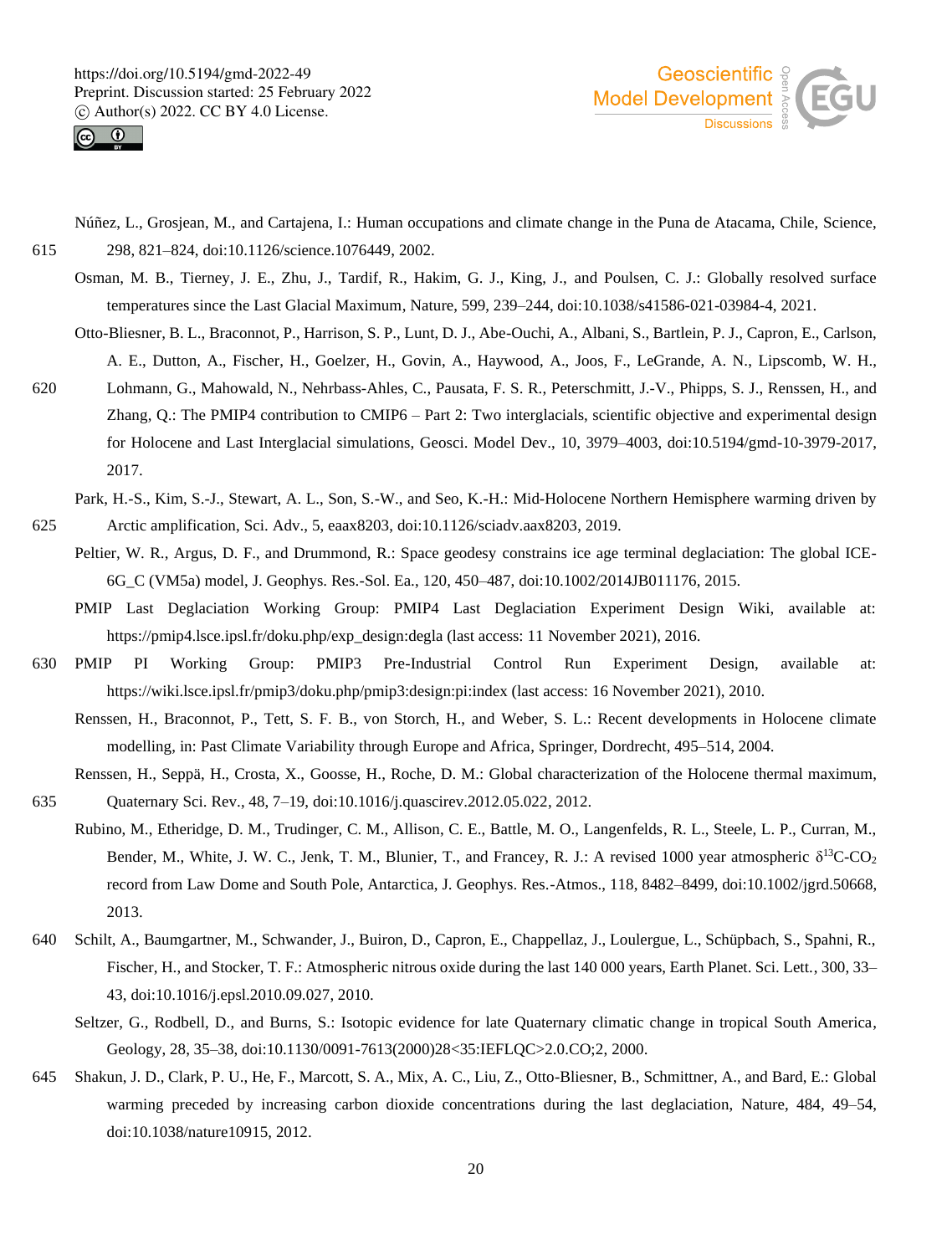



- Shevenell, A. E., Ingalls, A. E., Domack, E. W., and Kelly, C.: Holocene Southern Ocean surface temperature variability west of the Antarctic Peninsula, Nature, 470, 250–254, doi:10.1038/nature09751, 2011.
- 650 Shi, X., Werner, M., Krug, C., Brierley, C. M., Zhao, A., Igbinosa, E., Braconnot, P., Brady, E., Cao, J., D'Agostino, R., Jungclaus, J., Liu, X., Otto-Bliesner, B., Sidorenko, D., Tomas, R., Volodin, E. M., Yang, H., Zhang, Q., Zheng, W., and Lohmann, G.: Calendar effects on surface air temperature and precipitation based on model-ensemble equilibrium and transient simulations from PMIP4 and PACMEDY, Clim. Past Discuss., doi:10.5194/cp-2021-163, in review, 2021.
- Shi, Y., Kong, Z., Wang, S., Tang, L., Wang, F., Yao, T., Zhao, X., Zhang, P., and Shi, S.: The climatic fluctuation and 655 important events of Holocene megathermal in China, Sci. China Ser. B, 37, 353–365, doi:10.1360/yb1994-37-3-353, 1994.
	- Sidorenko, D., Goessling, H. F., Koldunov, N. V., Scholz, P., Danilov, S., Barbi, D., Cabos, W., Gurses, O., Harig, S., Hinrichs, C., Juricke, S., Lohmann, G., Losch, M., Mu, L., Rackow, T., Rakowsky, N., Sein, D., Semmler, T., Shi, X., Stepanek, C., Streffing, J., Wang, Q., Wekerle, C., Yang, H., and Jung, T.: Evaluation of FESOM2.0 coupled to ECHAM6.3:
- 660 preindustrial and HighResMIP simulations, J. Adv. Model. Earth Syst., 11, 3794–3815, doi:10.1029/2019MS001696, 2019.
	- Smith, R. S. and Gregory, J.: The last glacial cycle: transient simulations with an AOGCM, Clim. Dyn., 38, 1545–1559, doi:10.1007/s00382-011-1283-y, 2012.

Smith, R. S., Gregory, J. M., and Osprey, A.: A description of the FAMOUS (version XDBUA) climate model and control 665 run, Geosci. Model. Dev., 1, 53–68, doi:10.5194/gmd-1-53-2008, 2008.

- Smith, R., Jones, P., Briegleb, B., Bryan, F., Danabasoglu, G., Dennis, J., Dukowicz, J., Eden, C., Fox-Kemper, B., Gent, P., Hecht, M., Jayne, S., Jochum, M., Large, W., Lindsay, K., Maltrud, M., Norton, N., Peacock, S., Vertenstein, M., and Yeager, S.: The Parallel Ocean Program (POP) reference manual, ocean component of the Community Climate System Model (CCSM) and Community Earth System Model (CESM), Los Alamos National Laboratory Tech. Rep. LAUR-10- 670 01853, 141pp., 2010.
	- Solomina, O. N., Bradley, R. S., Hodgson, D. A., Ivy-Ochs, S., Jomelli, V., Mackintosh, A. N., Nesje, A., Owen, L. A., Wanner, H., Wiles, G. C., and Young, N. E.: Holocene glacier fluctuation, Quaternary Sci. Rev., 111, 9–34, doi:10.1016/j.quascirev.2014.11.018, 2015.
- Song, X. and Zhang, G. J.: The roles of convection parameterization in the formation of double ITCZ syndrome in the NCAR 675 CESM: I. Atmospheric processes, J. Adv. Model. Earth Sy., 10, 842–866, doi:10.1002/2017MS001191, 2018.
	- Song, X. and Zhang, G. J.: Culprit of the eastern Pacific double ITCZ bias in the NCAR CESM1.2, J. Clim., 32, 6349–6364, doi:10.1175/JCLI-D-18-0580.1, 2019.
- Spahni, R., Chappellaz, J., Stocker, T. F., Loulergue, L., Hausammann, G., Kawamura, K., Flückiger, J., Schwander, J., Raynaud, D., Masson-Delmotte, V., and Jouzel, J.: Atmospheric methane and nitrous oxide of the late Pleistocene from 680 Antarctic ice cores, Science, 310, 1317–1321, doi:10.1126/science.1120132, 2005.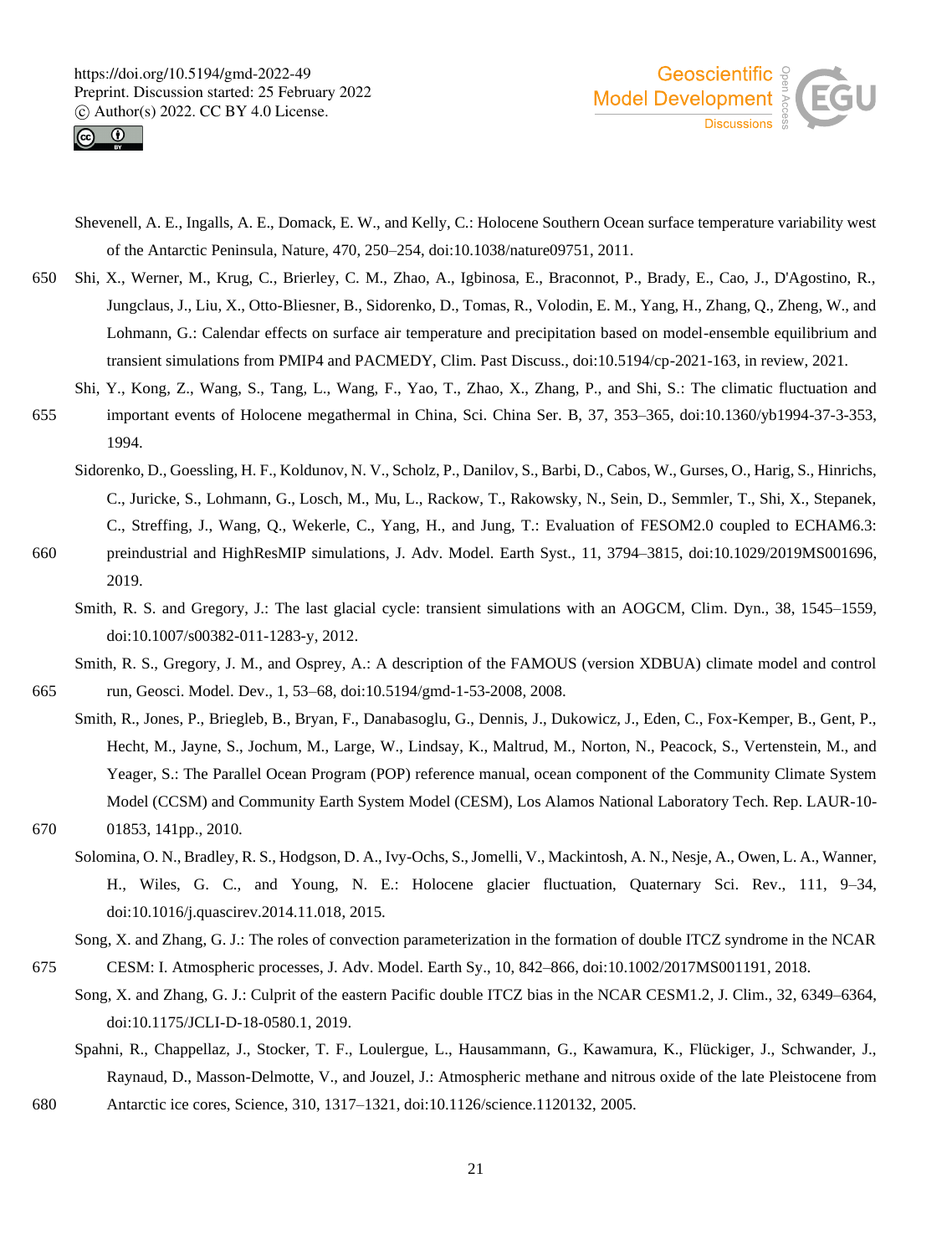



- Staubwasser, M.: An overview of Holocene South Asian monsoon records-monsoon domains and regional contrasts, J. Geolog. Soc. India, 68, 433–446, 2006.
- Sun, W., Liu, J., Wan, L., Ning, L., and Yan, M.: Simulation of Northern Hemisphere mid-latitude precipitation response to different external forcings during the Holocene (in Chinese), Quaternary Sci., 40, 1588–1596, doi:10.11928/j.issn.1001-

685 7410.2020.06.18, 2020.

- Taylor, K. E., Stouffer, R. J., and Meehl G. A.: An overview of CMIP5 and the experiment design, Bull. Amer. Meteorol. Soc., 93, 485−498, doi:10.1175/BAMS-D-11-00094.1, 2012.
- Timm, O. and Timmermann, A.: Simulation of the last 21,000 years using accelerated transient boundary conditions, J. Clim., 20, 4377–4401, doi:10.1175/JCLI4237.1, 2007.
- 690 Timmermann, A., Friedrich, T., Timm, O. E., Chikamoto, M. O., Abe-Ouchi, A., and Ganopolski, A.: Modeling obliquity and CO<sup>2</sup> effects on Southern Hemisphere climate during the past 408 ka, J. Clim., 27(5), 1863–1875, doi:10.1175/JCLI-D-13-00311.1, 2014.
	- Veres, D., Bazin, L., Landais, A., Toyé Mahamadou Kele, H., Lemieux-Dudon, B., Parrenin, F., Martinerie, P., Blayo, E., Blunier, T., Capron, E., Chappellaz, J., Rasmussen, S. O., Severi, M., Svensson, A., Vinther, B., and Wolff, E. W.: The
- 695 Antarctic ice core chronology (AICC2012): an optimized multi-parameter and multi-site dating approach for the last 120 thousand years, Clim. Past, 9, 1733–1748, doi:10.5194/cp-9-1733-2013, 2013.
	- Vinther, B. M., Clausen, H. B., Fisher, D. A., Koerner, R. M., Johnsen, S. J., Andersen, K. K., Dahl-Jensen, D., Rasmussen, S. O., Steffensen, J. P., and Svensson, A. M.: Synchronizing ice cores from the Renland and Agassiz ice caps to the Greenland Ice Core Chronology, J. Geophys. Res., 113, D08115, doi:10.1029/2007jd009143, 2008.
- 700 Walker, M. J. C., Berkelhammer, M., Björck, S., Cwynar, L. C., Fisher, D. A., Long, A. J., Lowe, J. J., Newnham, R. M., Rasmussen, S. O., and Weiss, H.: Formal subdivision of the Holocene Series/Epoch: a Discussion Paper by a Working Group of INTIMATE (Integration of ice-core, marine and terrestrial records) and the Subcommission on Quaternary Stratigraphy (International Commission on Stratigraphy), J. Quaternary Sci., 27, 649–659, doi:10.1002/jqs.2565, 2012.
- Wan, L., Liu, J., Gao, C., Sun, W., Ning, L., and Yan, M.: Study about influence of the Holocene volcanic eruptions on 705 temperature variation trend by simulation (in Chinese), Quaternary Sci., 40, 1597–1610, doi:10.11928/j.issn.1001- 7410.2020.06.19, 2020.
	- Wang, Y., Cheng, H., Edwards, R. L., He, Y., Kong, X., An, Z., Wu, J., Kelly, M. J., Dykoski, C., and Li, X.: The Holocene Asian monsoon: links to solar changes and North Atlantic climate, Science, 308, 854–857, doi:10.1126/science.1106296, 2005.
- 710 Wanner, H.: Late-Holocene: Cooler or warmer? Holocene, doi:10.1177/09596836211019106, 2021.
	- Wanner, H. and Ritz, S.: A web-based Holocene Climate Atlas (HOCLAT), available at: https://www.oeschger.unibe.ch/research/projects and databases/web based holocene climate atlas hoclat (last access: 31 December 2021), 2011.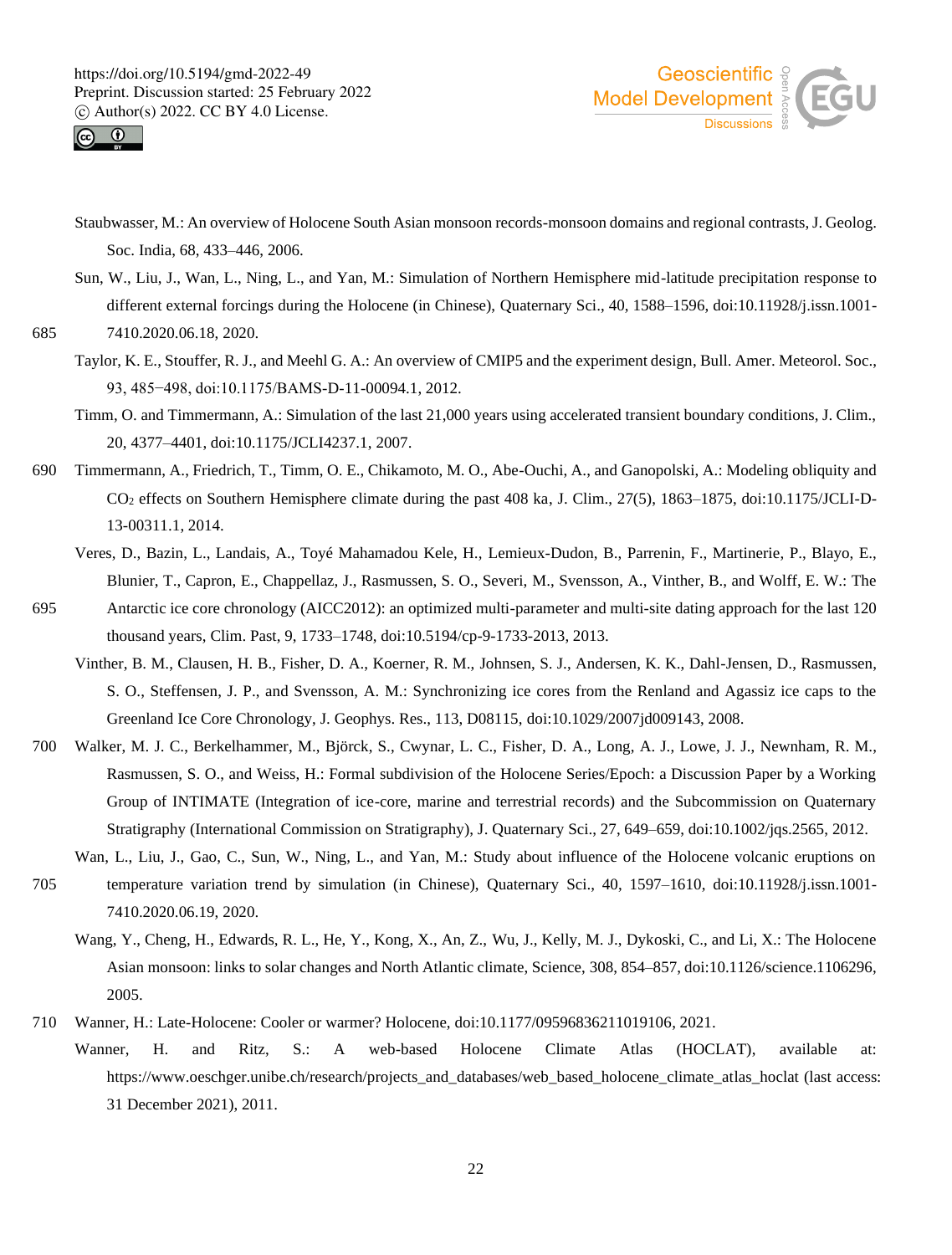



- Wanner, H., Beer, J., Bütikofer, J., Crowley, T. J., Cubasch, U., Flückiger, J., Goosse, H., Grosjean, M., Joos, F., Kaplan, J.
- 715 O., Küttel, M., Müller, S. A., Prentice, I. C., Solomina, O., Stocker, T. F., Tarasov, P., Wagner, M., and Widmann, M.: Mid- to Late Holocene climate change: an overview, Quaternary Sci. Rev., 27, 1791–1828, doi:10.1016/j.quascirev.2008.06.013, 2008.
	- Wanner, H., Solomina, O., Grosjean, M., Ritz, S. P., and Jetel, M.: Structure and origin of Holocene cold events, Quaternary Sci. Rev., 30, 3109–3123, doi:10.1016/j.quascirev.2011.07.010, 2011.
- 720 Wu, B., Lang, X., and Jiang, D.: Migration of the northern boundary of the East Asian summer monsoon over the last 21,000 years, J. Geophys. Res.-Atmos., 126, e2021JD035078, doi:10.1029/2021JD035078, 2021.
	- Yuan, D., Cheng, H., Edwards, R. L., Dykoski, C. A., Kelly, M. J., Zhang, M., Qing, J., Lin, Y., Wang, Y., Wu, J., Dorale, J. A., An, Z., and Cai, Y.: Timing, duration, and transitions of the last interglacial Asian monsoon, Science, 304, 575–578, doi:10.1126/science.1091220, 2004.
- 725 Zhang, J., Chen, F., Holmes, J. A., Li, H., Guo, X., Wang, J., Li, S., Lü, Y., Zhao, Y., and Qiang, M.: Holocene monsoon climate documented by oxygen and carbon isotopes from lake sediments and peat bogs in China: a review and synthesis, Quaternary Sci. Rev., 30, 1973–1987, doi:10.1016/j.quascirev.2011.04.023, 2011.
	- Zhang, W., Wu, H., Geng, J., and Cheng, J.: Model-data divergence in global seasonal temperature response to astronomical insolation during the Holocene, Sci. Bull., 67, 25–28, doi:10.1016/j.scib.2021.09.004, 2022.
- 730 Zhang, Y., Renssen, H., and Seppä, H.: Effects of melting ice sheets and orbital forcing on the early Holocene warming in the extratropical Northern Hemisphere, Clim. Past, 12, 1119–1135, doi:10.5194/cp-12-1119-2016, 2016.
	- Zhang, Y., Renssen, H., Seppä, H., and Valdes, P. J.: Holocene temperature trends in the extratropical Northern Hemisphere based on inter-model comparisons, J. Quaternary Sci., 33, 464–476, doi:10.1002/jqs.3027, 2018.
- Zhang, Y., Renssen, H., Seppä, H., Valdes, P. J., and Li, J.: Spatial contrasts of the Holocene hydroclimate trend between 735 North and East Asia, Quaternary Sci. Rev., 227, 106036, doi:10.1016/j.quascirev.2019.106036, 2020.

23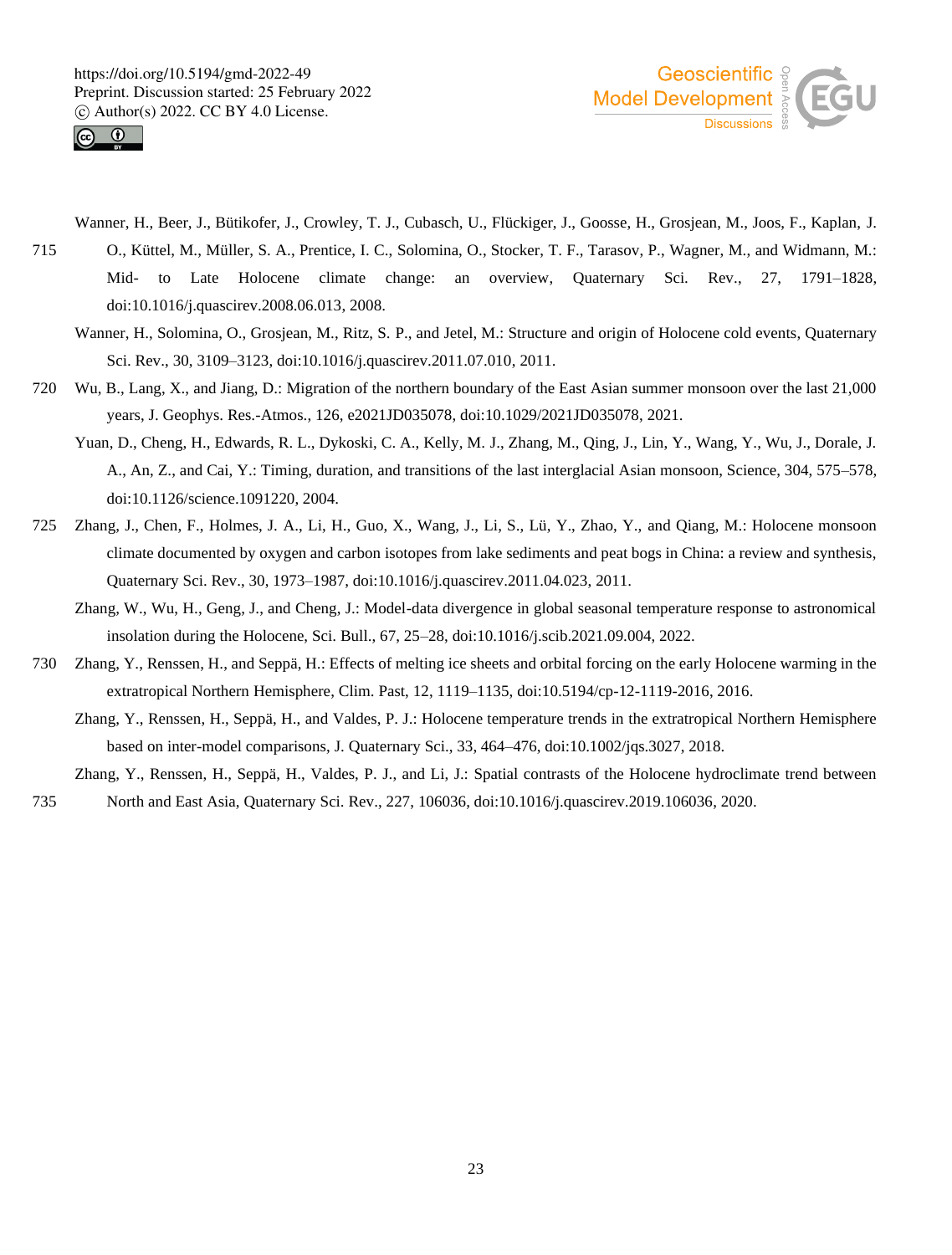



**Table 1.** Summary of model boundary conditions for the early Holocene (11.5 ka) spin-up and Holocene transient (11.5 ka to 1850 CE) experiments; see text for details. Data are available from PMIP4 last deglaciation wiki (PMIP Last Deglaciation Working Group, 2016). Boundary condition group headings are in bold.

| Experiment type                                          | Boundary conditions       | Description                                                                             |  |  |
|----------------------------------------------------------|---------------------------|-----------------------------------------------------------------------------------------|--|--|
|                                                          | <b>Orbital parameters</b> |                                                                                         |  |  |
| Early-Holocene (11.5)<br>ka) spin-up                     | Eccentricity              | 0.01957212                                                                              |  |  |
|                                                          | Obliquity                 | 24.17958°                                                                               |  |  |
|                                                          | Perihelion $-180^\circ$   | 270.2132°                                                                               |  |  |
|                                                          | Date of vernal equinox    | Noon on 21 March                                                                        |  |  |
|                                                          | Solar constant            | 1365 W m <sup>-2</sup>                                                                  |  |  |
|                                                          | <b>GHGs</b>               |                                                                                         |  |  |
|                                                          | Carbon dioxide $(CO2)$    | 267.4 ppm                                                                               |  |  |
|                                                          | Methane $(CH_4)$          | 652.4 ppb                                                                               |  |  |
|                                                          | Nitrous oxide $(N_2O)$    | 251.1 ppb                                                                               |  |  |
|                                                          | Chlorofluorocarbon (CFC)  | $\theta$                                                                                |  |  |
|                                                          | Ozone $(O_3)$             | Preindustrial (1850 CE)                                                                 |  |  |
|                                                          | Ice sheets and orography  | 11.5 ka data from ICE-6G C reconstruction (Argus et al.,<br>2014; Peltier et al., 2015) |  |  |
|                                                          | All others                | Prescribed preindustrial (1850 CE) levels                                               |  |  |
| Holocene Transient<br>(11.5 ka to 1850 CE;<br>HT-11.5ka) | <b>Orbital parameters</b> | All orbital parameters should be transient as per Berger<br>(1978)                      |  |  |
|                                                          | <b>GHGs</b>               | Adjusted to the AICC2012 chronology (Veres et al., 2013)                                |  |  |
|                                                          | Carbon dioxide $(CO2)$    | Transient, as per Bereiter et al. (2015)                                                |  |  |
|                                                          | Methane $(CH4)$           | Transient, as per Loulergue et al. (2008)                                               |  |  |
|                                                          | Nitrous oxide $(N_2O)$    | Transient, as per Schilt et al. (2010)                                                  |  |  |
|                                                          | Ice sheets and orography  | Transient with ICE-6G_C reconstruction, updated every<br>250 years                      |  |  |
|                                                          | All others                | As per early Holocene (11.5 ka) spin-up experiment                                      |  |  |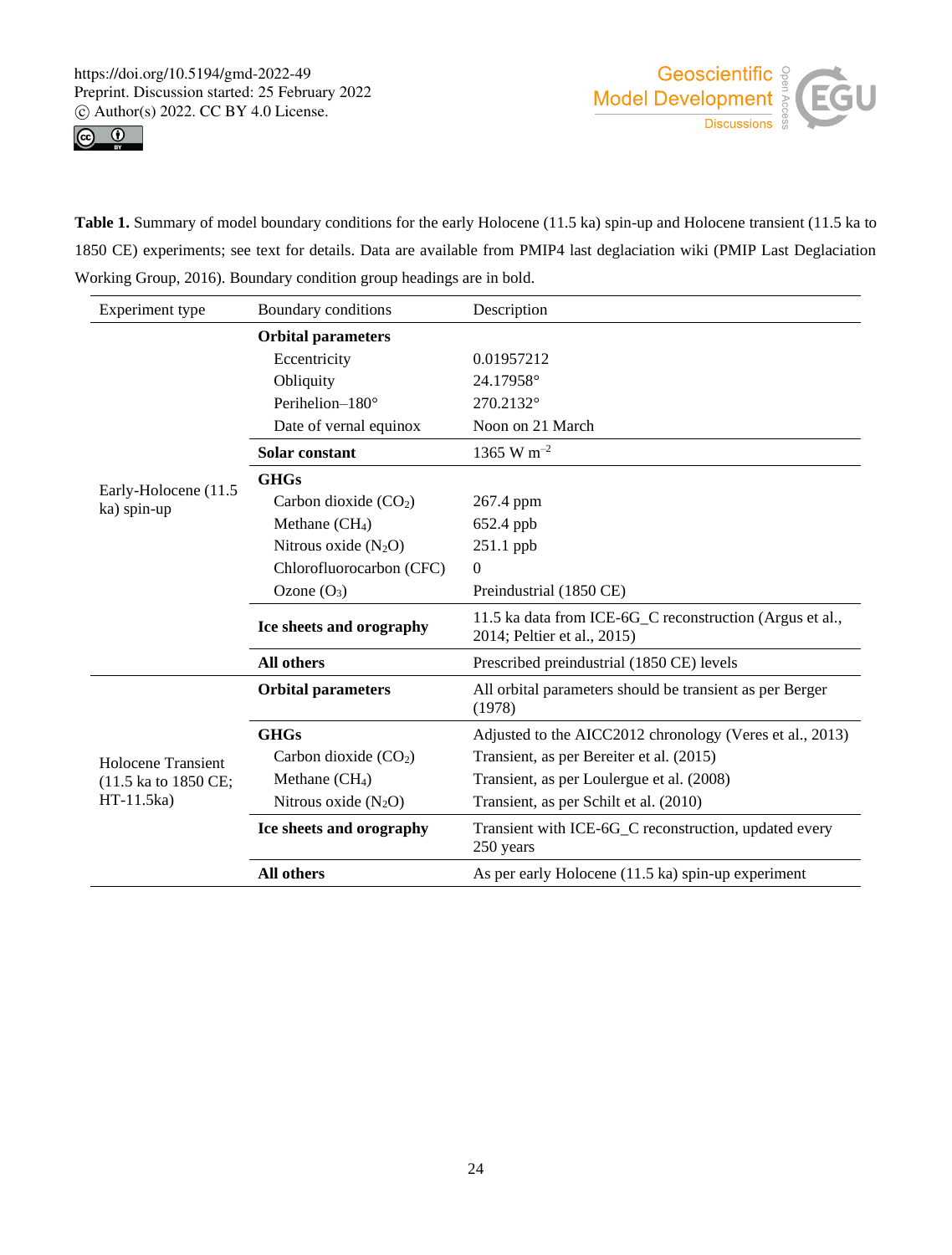



**Table 2.** Boundary conditions for HT-11.5ka experiments.

|               | Orbital parameters | <b>GHGs</b>      | Ice sheets       | Time span          |
|---------------|--------------------|------------------|------------------|--------------------|
| HT-ALL        | Transient          | Transient        | Transient        | 11.5 ka to 1850 CE |
| HT-ORB        | Transient          | Fixed at 11.5 ka | Fixed at 11.5 ka | 11.5 ka to 1850 CE |
| HT-GHG        | Fixed at 11.5 ka   | Transient        | Fixed at 11.5 ka | 11.5 ka to 1850 CE |
| <b>HT-ICE</b> | Fixed at 11.5 ka   | Fixed at 11.5 ka | Transient        | 11.5 ka to 1850 CE |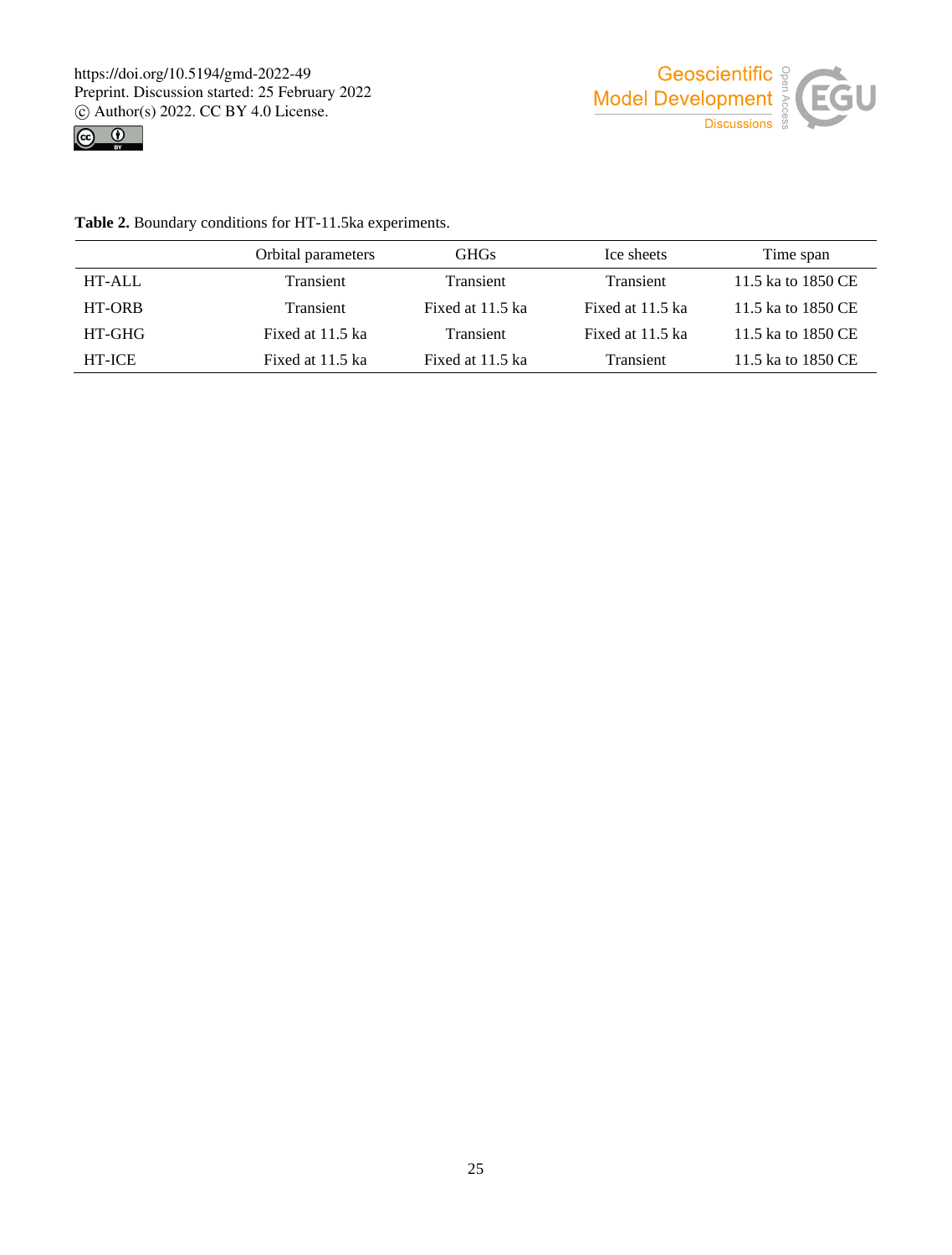





#### 740

**Figure 1: Temporal evolution of the external forcings in HT-11.5ka simulations since the early Holocene (11.5 ka) for (a) June insolation at 60°N (solid line) and December insolation at 60°S (dashed line) (Berger, 1978), (b) atmospheric CO<sup>2</sup> concentration (units: ppm) (recent composite of EPICA Dome C, Law Dome, and West Antarctic Ice Sheet Divide records, Antarctica; Bereiter et al., 2015), (c) atmospheric CH<sup>4</sup> concentration (EPICA Dome C, Antarctica; Loulergue et al., 2008), (d) Atmospheric N2O** 745 **concentration (Talos Dome, Antarctica; Schilt et al., 2010), and (e) area of the ice sheets in the Northern Hemisphere according to the ICE-6G\_C reconstruction (Argus et al., 2014; Peltier et al., 2015).**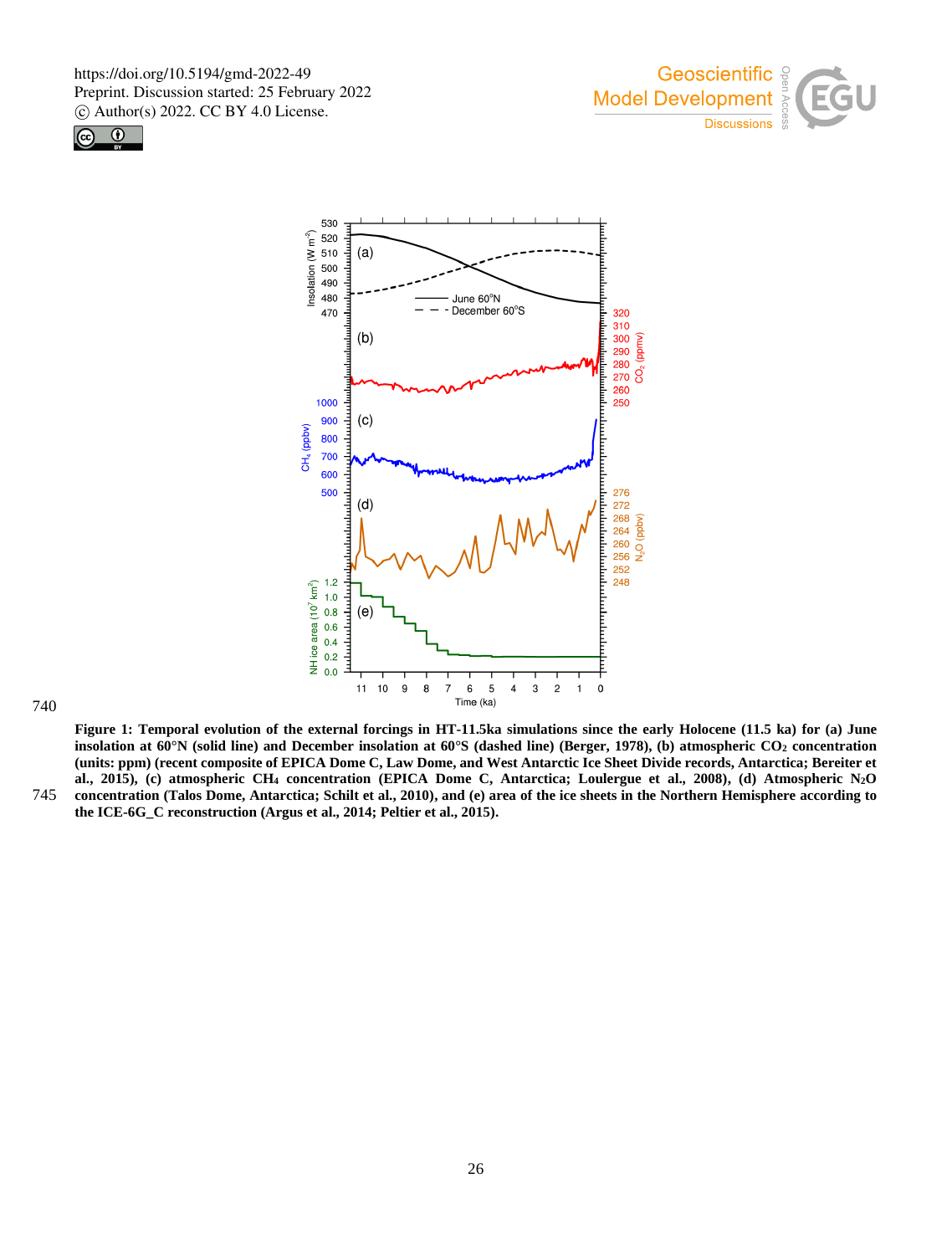





**Figure 2: Latitude–time anomalies in June insolation relative to the average for the last 1000 years according to Berger (1978).**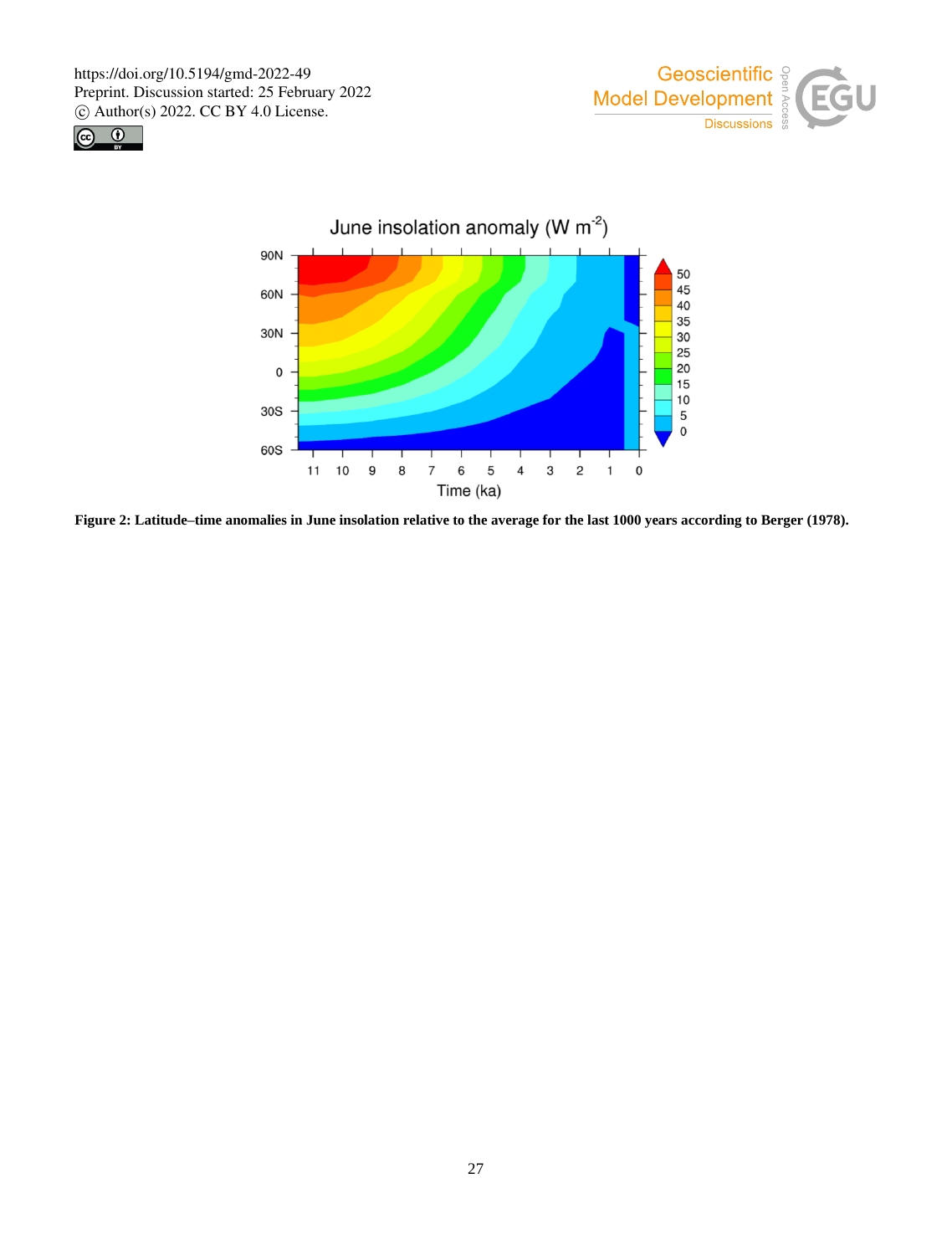





750 **Figure 3: Northern (top) and Southern Hemisphere (bottom) ice sheet elevation at 11.5, 10, 8, 6 and 0 ka (1950 CE) for the ICE-6G\_C reconstruction at 10 arcmin horizontal resolution; elevation is plotted where the fractional ice mask is more than 0.5 (Peltier et al., 2015).**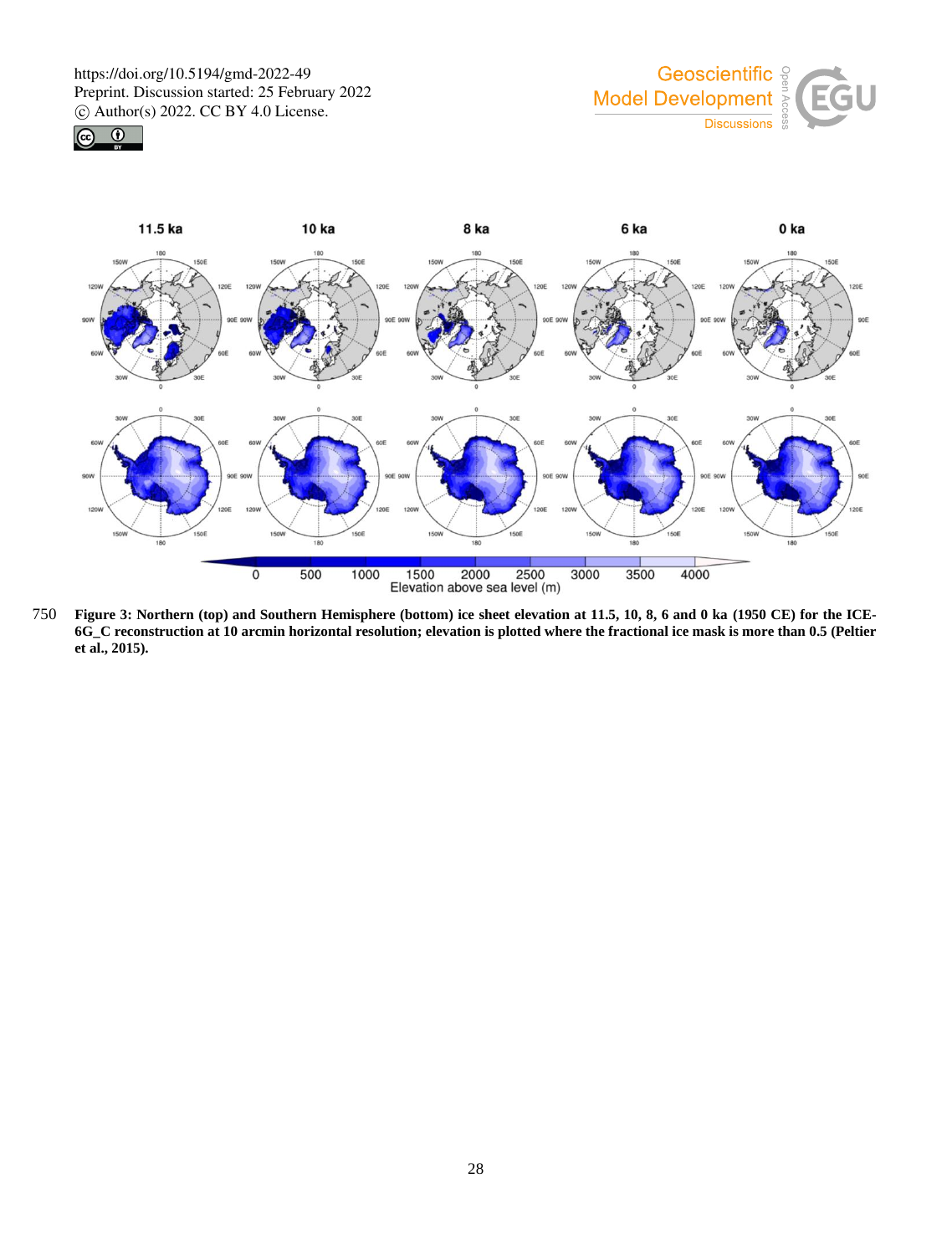





**Figure 4: Global annual mean surface air temperature since 11.5 ka under the all-forcing simulation. The time series is smoothed**  755 **by a 101-year moving average. The red circles at 6 ka and 0.1 ka stand for the mid-Holocene and preindustrial results simulated by the median of the 14 PMIP4 models, with red vertical error bars representing plus and minus one standard deviation for 14 models.**